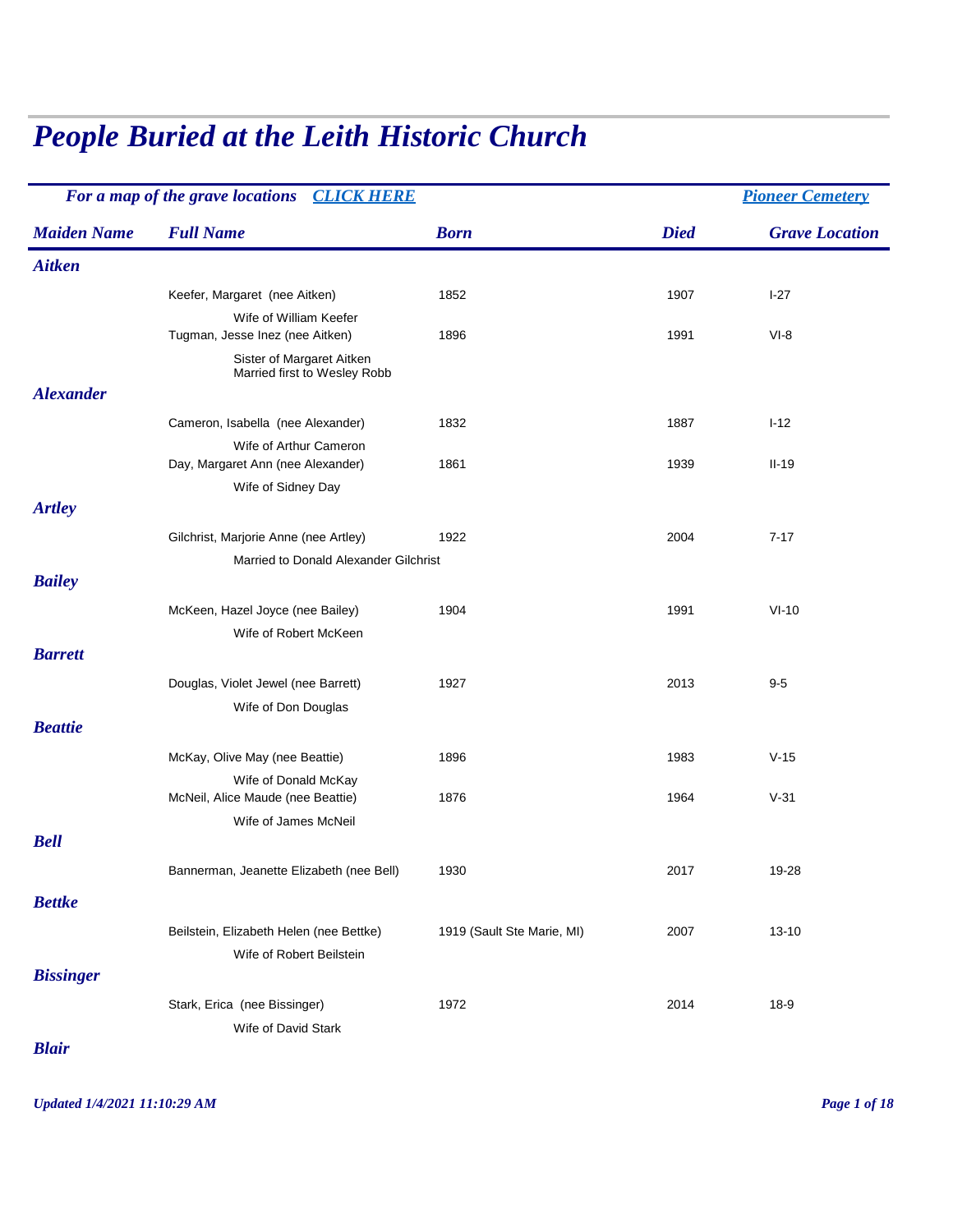| For a map of the grave locations CLICK HERE |                                                                             |             |             | <b>Pioneer Cemetery</b> |
|---------------------------------------------|-----------------------------------------------------------------------------|-------------|-------------|-------------------------|
| <b>Maiden Name</b>                          | <b>Full Name</b>                                                            | <b>Born</b> | <b>Died</b> | <b>Grave Location</b>   |
| <b>Blanpied</b>                             | Turner, Mildred Jane (nee Blair)<br>Wife of Harold Turner                   | 1896        | 1999        | $21 - 8$                |
|                                             | McKeen, Elizabeth (nee Blanpied)                                            | 1926        | 2017        | $VI-9$                  |
| <b>Bonstein</b>                             |                                                                             |             |             |                         |
|                                             | Musson, Helen J. (nee Bonstein)<br>body donated to medical science          | 1912        | 1990        | $I-49$                  |
| <b>Bowell</b>                               |                                                                             |             |             |                         |
|                                             | Van Den Kieboom, Marian Elaine (nee Bowell)<br>Wife of Jack Van Den Kieboom | 1939        | 2005        | 22-30                   |
| <b>Branscombe</b>                           |                                                                             |             |             |                         |
|                                             | Wilson, Eleanor (nee Branscombe)<br>Wife of James Wilson                    | 1835        | 1924        | $I-32$                  |
| <b>Breadner</b>                             |                                                                             |             |             |                         |
|                                             | McKeen, Abigail (nee Breadner)<br>Wife of John McKeen                       | 1873        | 1919        | $III-34$                |
| <b>Brewster</b>                             |                                                                             |             |             |                         |
|                                             | Burnett, Elizabeth Anne (nee Brewster)                                      | 1916        | 2000        | $17-9$                  |
|                                             | de Martigny, Frances Sheldrick (nee Brewster)                               | 1926        | 2018        | $19-6$                  |
| <b>Brown</b>                                |                                                                             |             |             |                         |
|                                             | McKeen, Flora (nee Brown)                                                   | 1877        | 1971        | $III-47$                |
|                                             | Wife of Ross McKeen<br>Sutherland, Judith Anne (nee Brown)                  | 1949        | 2007        | $13 - 8$                |
|                                             | Wife of Bob Sutherland<br>Vassiloff, Audrey J. (nee Brown)                  | 1927        | 1995        | $22 - 18$               |
|                                             | Wife of Pete Vassiloff                                                      |             |             |                         |
| <b>Bumstead</b>                             |                                                                             |             |             |                         |
|                                             | Hofman, Agnes Amelia (nee Bumstead)<br>Wife of Gelt Hofman                  | 1919        | 1992        | $I-55$                  |
| <b>Burnie</b>                               |                                                                             |             |             |                         |
|                                             | Lang, Susan (nee Burnie)                                                    | 1807        | 1886        | $II-33$                 |
| <b>Buzza</b>                                | Wife of William Lang                                                        |             |             |                         |
|                                             | Ceasar, Marion (nee Buzza)<br>Wife of Harold Ceasar                         | 1905        | 1995        | $VI-5$                  |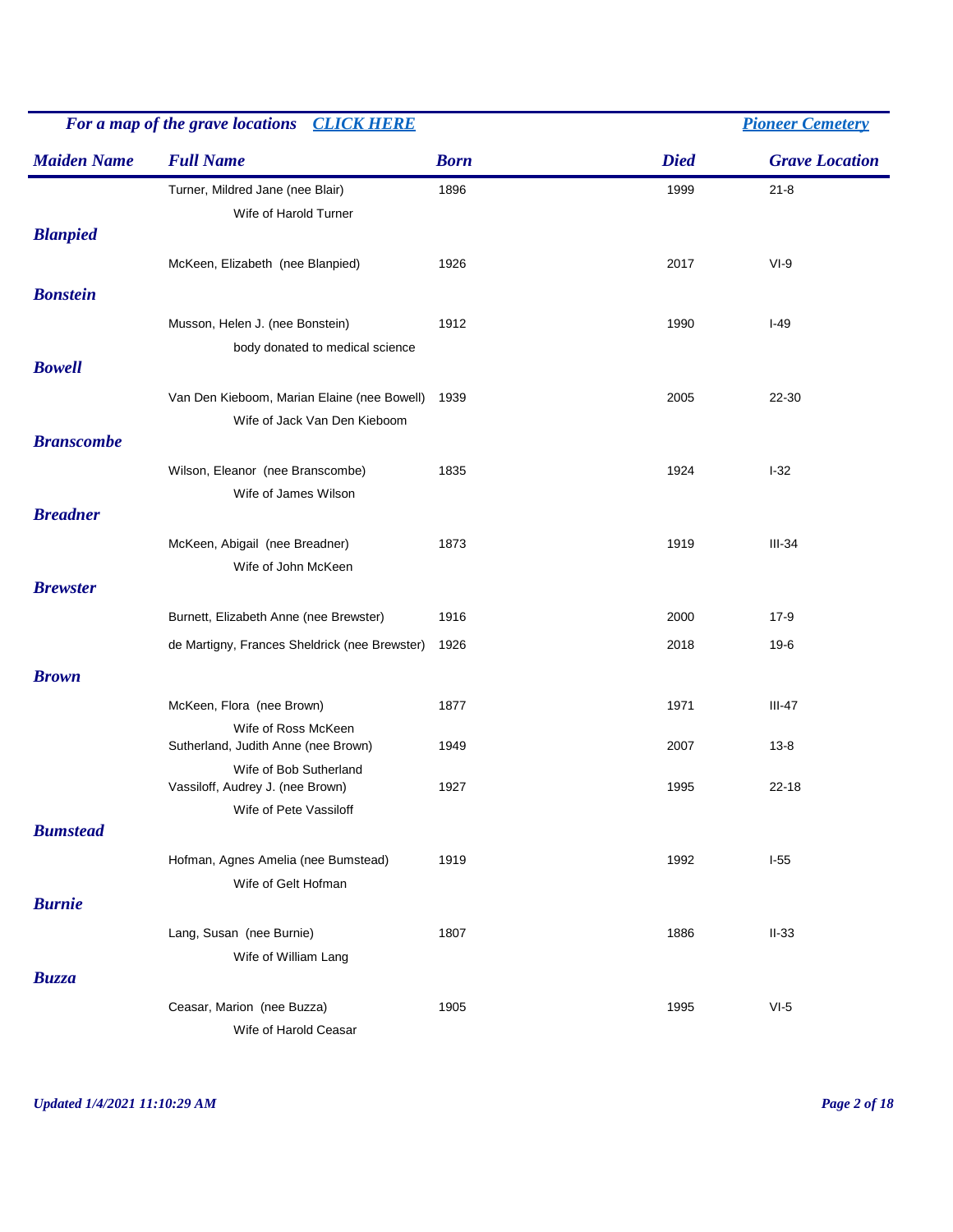| For a map of the grave locations CLICK HERE |                                                                        |                      | <b>Pioneer Cemetery</b> |                       |  |
|---------------------------------------------|------------------------------------------------------------------------|----------------------|-------------------------|-----------------------|--|
| <b>Maiden Name</b>                          | <b>Full Name</b>                                                       | <b>Born</b>          | <b>Died</b>             | <b>Grave Location</b> |  |
|                                             | Day, Hannah (nee Buzza)                                                |                      | 1890                    | $II-54$               |  |
|                                             | First wife of Charles Day                                              |                      |                         |                       |  |
|                                             | Edwards, Pauline Alma (nee Buzza)<br>Daughter of James & Pauline Buzza | 1927                 | 2005                    | $VI-7$                |  |
|                                             | Johann, Helen Agnes (nee Buzza)                                        | 1923                 | 2008                    | 19-10                 |  |
|                                             | Wife of Morley Johann                                                  |                      |                         |                       |  |
|                                             | McArthur, Mary Ann (nee Buzza)                                         | 1861                 | 1943                    | $III-33$              |  |
|                                             | Wife of Dugald McArthur<br>McNeil, Nancy Jane (nee Buzza)              | 1854                 | 1932                    | $III-25$              |  |
|                                             | Wife of Walter McNeil                                                  |                      |                         |                       |  |
| Calvin                                      |                                                                        |                      |                         |                       |  |
|                                             | McLean, Rosemary (nee Calvin)                                          | 1932                 | 2011                    | $12-9$                |  |
|                                             | Wife of Edmund McLean                                                  |                      |                         |                       |  |
| <b>Cameron</b>                              |                                                                        |                      |                         |                       |  |
|                                             | Alexander, Charlotte Emma (nee Cameron)                                | 1841 (New Brunswick) | 1923                    | $I-13$                |  |
|                                             | Wife of Richard Alexander                                              |                      |                         |                       |  |
|                                             | Day, Emma (nee Cameron)                                                | 1864                 | 1948                    | $II-54$               |  |
|                                             | Second wife of Charles Day<br>Fraser, Isabella (nee Cameron)           | 1840                 | 1913                    | $II-7$                |  |
|                                             | Wife of Thomas Fraser                                                  |                      |                         |                       |  |
|                                             | Graham, Helen (nee Cameron)                                            | 1901                 | 1988                    | $VI-15$               |  |
|                                             | Wife of John Graham<br>McKeen, Maude Armstrong (nee Cameron)           | 1909                 | 1972                    | $II-52$               |  |
|                                             | Wife of Frank McKeen<br>McNeil, Frances Ann (nee Cameron)              | 1849                 | 1920                    | $V-30$                |  |
|                                             | Wife of Neil McNeil                                                    |                      |                         |                       |  |
| <b>Carnahan</b>                             |                                                                        |                      |                         |                       |  |
|                                             | Walter, Florence Eileen (nee Carnahan)                                 | 1927                 | 2004                    | $II-57$               |  |
|                                             | Wife of Richard Walter                                                 |                      |                         |                       |  |
|                                             | Williams, Margaret G (nee Carnahan)<br>Wife of Percy Williams          | 1909                 | 2004                    | 23-34                 |  |
| <b>Cathrae</b>                              |                                                                        |                      |                         |                       |  |
|                                             | Hickson, Frances Carolyn (nee Cathrae)                                 | 1931                 | 2002                    | 19-27                 |  |
|                                             | Wife of Ralph Hickson                                                  |                      |                         |                       |  |
| <b>Caudle</b>                               |                                                                        |                      |                         |                       |  |
|                                             | Salway, Mabel Olive (nee Caudle)                                       | 1915                 | 1992                    | $III-67$              |  |
|                                             | Wife of Lawrence Salway                                                |                      |                         |                       |  |
| <b>Chadwick</b>                             |                                                                        |                      |                         |                       |  |
|                                             | McKay, Jennie (nee Chadwick)                                           | 1862                 | 1932                    | $V-17$                |  |
|                                             | Wife of Hugh McKay                                                     |                      |                         |                       |  |

*Updated 1/4/2021 11:10:29 AM Page 3 of 18*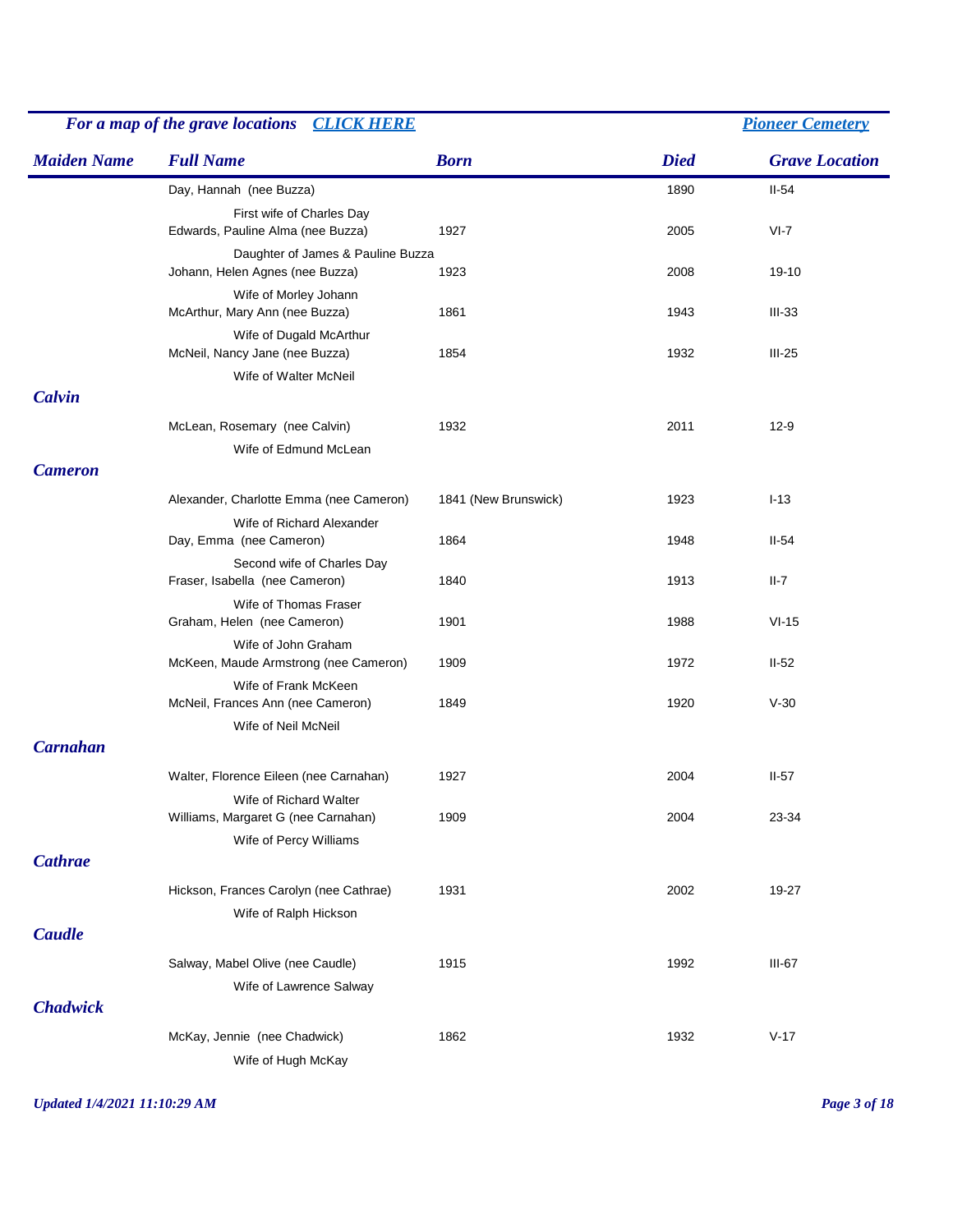|                    | For a map of the grave locations CLICK HERE                                                                |             |             | <b>Pioneer Cemetery</b> |  |  |
|--------------------|------------------------------------------------------------------------------------------------------------|-------------|-------------|-------------------------|--|--|
| <b>Maiden Name</b> | <b>Full Name</b>                                                                                           | <b>Born</b> | <b>Died</b> | <b>Grave Location</b>   |  |  |
| <b>Chapman</b>     |                                                                                                            |             |             |                         |  |  |
|                    | Kearns, Ferne Alvada (nee Chapman)                                                                         | 1907        | 1985        | $I-44$                  |  |  |
|                    | Wife of Burton Wilmot Kearns<br>Little, Vera Alice Marguerite (nee Chapman)<br>Wife of John Blakely Little | 1924        | 2007        | 19-25                   |  |  |
| <b>Coates</b>      |                                                                                                            |             |             |                         |  |  |
|                    | Burr, Mary (nee Coates)<br>Daughter of Helen Coates                                                        | 1855        | 1909        | $I-28$                  |  |  |
| <b>Cook</b>        |                                                                                                            |             |             |                         |  |  |
|                    | Jackson, Mary Ann (nee Cook)<br>Wife of James Jackson                                                      | 1855        | 1941        | $V-22$                  |  |  |
| <b>Corbet</b>      |                                                                                                            |             |             |                         |  |  |
|                    | Keefer, Mary (nee Corbet)<br>Wife of Jacob Keefer                                                          | 1803        | 1887        | $I-26$                  |  |  |
| <b>Coulter</b>     |                                                                                                            |             |             |                         |  |  |
|                    | Walter, Rilla A. (nee Coulter)<br>Wife of Robert James Walter                                              | 1887        | 1953        | $II-58$                 |  |  |
| <b>Crawford</b>    |                                                                                                            |             |             |                         |  |  |
|                    | Cameron, Margaret Eleanor (nee Crawford)<br>Wife of George Oliver Cameron                                  | 1874        | 1911        | $II-8$                  |  |  |
|                    | Jolley, Janet (nee Crawford)<br>Wife of George Jolley                                                      | 1847        | 1896        | $II-28$                 |  |  |
| <b>Cripps</b>      |                                                                                                            |             |             |                         |  |  |
|                    | Juniper, Nancy Josephine (nee Cripps)<br>Wife of Carl Juniper                                              | 1934        | 2007        | $22 - 14$               |  |  |
| <b>Cumming</b>     |                                                                                                            |             |             |                         |  |  |
|                    | Rutherford, Betty Irene (nee Cumming)<br>Wife of Jaffray Rutherford                                        | 1922        | 2000        | $I-75$                  |  |  |
| <b>Darroch</b>     |                                                                                                            |             |             |                         |  |  |
|                    | Patterson, Bonnie Lynn (nee Darroch)                                                                       | 1942        | 2014        | $6 - 4$                 |  |  |
| <b>Davies</b>      |                                                                                                            |             |             |                         |  |  |
| <b>Dawson</b>      | Scott, Blanche Doreen (nee Davies)                                                                         | 1925        | 2018        | $20 - 25$               |  |  |
|                    | Day, Mary Ann (nee Dawson)                                                                                 | 1848        | 1921        | $II-46$                 |  |  |

*Day*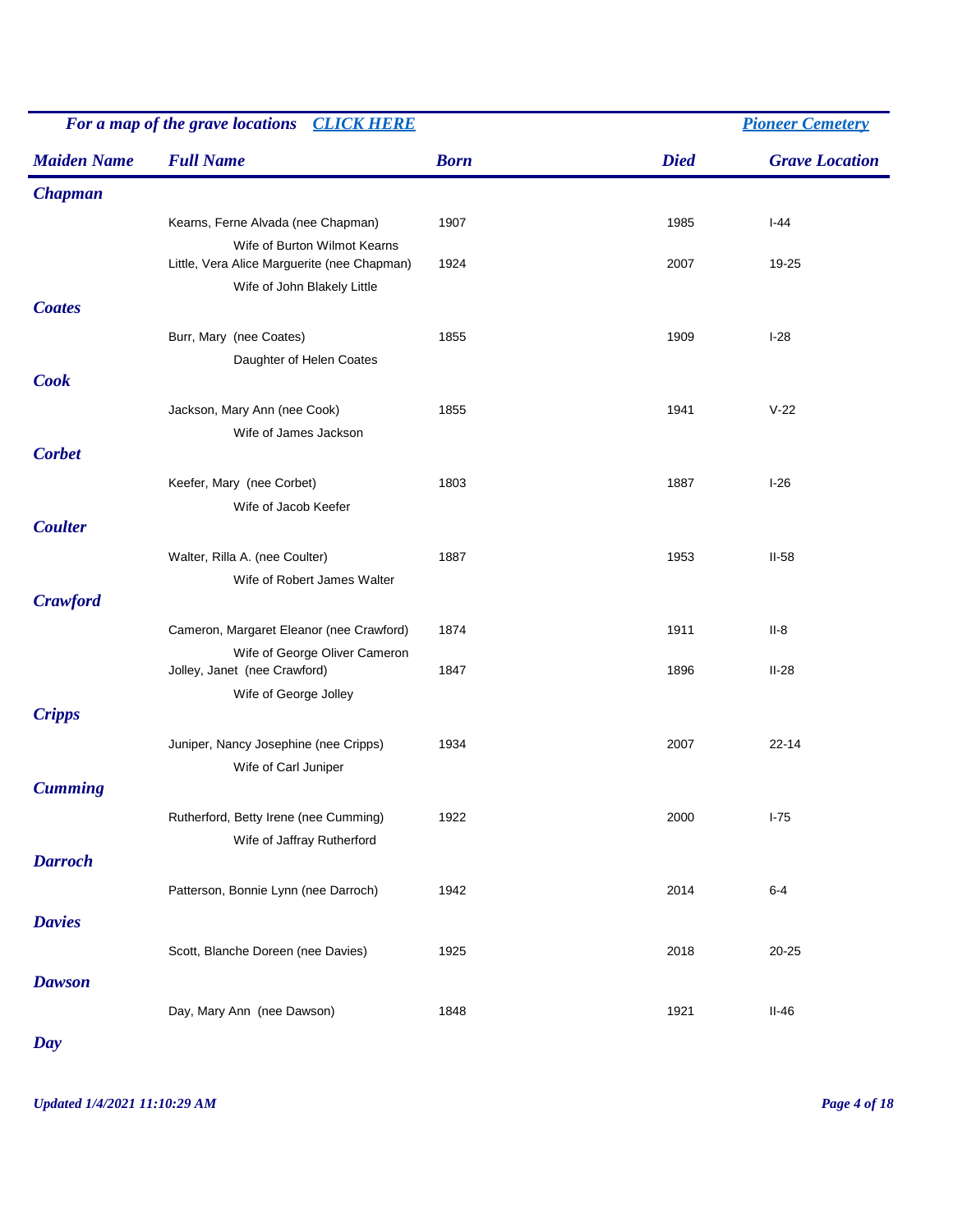|                    | For a map of the grave locations CLICK HERE             |             |             | <b>Pioneer Cemetery</b> |
|--------------------|---------------------------------------------------------|-------------|-------------|-------------------------|
| <b>Maiden Name</b> | <b>Full Name</b>                                        | <b>Born</b> | <b>Died</b> | <b>Grave Location</b>   |
|                    | Graham, Lottie (nee Day)                                | 1886        | 1966        | $II-19$                 |
|                    | Daughter of Sidney & Margaret Day                       |             |             |                         |
|                    | Little, Ina Lynte (nee Day)                             | 1894        | 1964        | $I - 7$                 |
|                    | Wife of Herbert Little<br>McNeil, Ethel Irene (nee Day) | 1887        | 1966        | $III-23$                |
|                    | Wife of Francis McNeil                                  |             |             |                         |
|                    | Wilson, Jean Viola (nee Day)                            | 1913        | 1994        | $8 - 40$                |
|                    | Wife of Gordon Wilson                                   |             |             |                         |
| <b>Deguerre</b>    |                                                         |             |             |                         |
|                    | McKeen, Margaret (nee Deguerre)                         | 1901        | 1981        | $VI-11$                 |
|                    | Wife of William James McKeen                            |             |             |                         |
| <b>Diggins</b>     |                                                         |             |             |                         |
|                    | Rutherford, Dawn (nee Diggins)                          | 1941        | 2016        | $I-67$                  |
|                    | Wife of Bruce Rutherford                                |             |             |                         |
| <b>Dignon</b>      |                                                         |             |             |                         |
|                    | Lang, Annie M (nee Dignon)                              | 1854        | 1927        | $II-38$                 |
|                    | Wife of Christopher M. Lang                             |             |             |                         |
| <b>Donald</b>      |                                                         |             |             |                         |
|                    | Crawford, Catherine (nee Donald)                        | 1846        | 1926        | $II-26$                 |
|                    | Wife of Robert Crawford                                 |             |             |                         |
| <b>Downing</b>     |                                                         |             |             |                         |
|                    | McMeekin, Helen Marjorie (nee Downing)                  | 1922        | 2012        | $9 - 38$                |
|                    | Wife of William Robert McMeekin                         |             |             |                         |
| <b>Eagles</b>      |                                                         |             |             |                         |
|                    | Buzza, Doris Blanche (nee Eagles)                       | 1918        | 2008        | $20 - 27$               |
|                    | Wife of Gordon Buzza                                    |             |             |                         |
| <b>Eaton</b>       |                                                         |             |             |                         |
|                    | Marshall, Mary Ann (nee Eaton)                          | 1816        | 1907        | $IV-9$                  |
|                    | Wife of Anthoney Marshall                               |             |             |                         |
| Fewster            |                                                         |             |             |                         |
|                    |                                                         |             |             |                         |
|                    | Turner, Jessie May (nee Fewster)                        | 1920        | 2010        | $III-66$                |
| <b>Fleming</b>     |                                                         |             |             |                         |
|                    | Peterson, Jessie (Jay) R. (nee Fleming)                 | 1920        | 1976        | $III-81$                |
|                    | Wife of Charles Peterson                                |             |             |                         |
|                    | Spears, Ellen Thomson (nee Fleming)                     | 1935        | 2019        | 13-25                   |
|                    | Tinker, Margaret Ellen (nee Fleming)                    | 1926        | 1990        | $III-83$                |
|                    | Wife of John Tinker                                     |             |             |                         |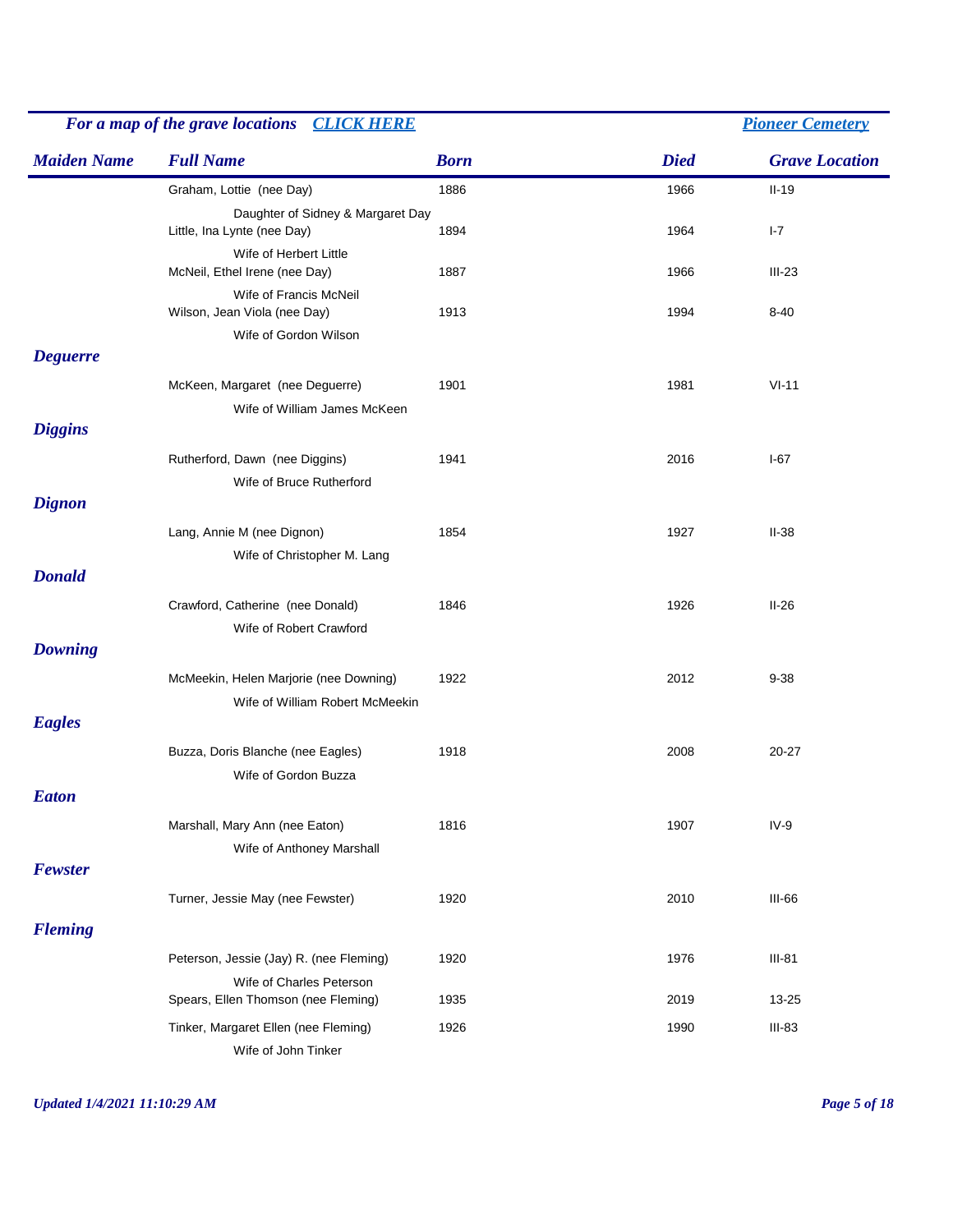|                    | For a map of the grave locations<br><b>CLICK HERE</b>           |                                 | <b>Pioneer Cemetery</b> |                       |
|--------------------|-----------------------------------------------------------------|---------------------------------|-------------------------|-----------------------|
| <b>Maiden Name</b> | <b>Full Name</b>                                                | <b>Born</b>                     | <b>Died</b>             | <b>Grave Location</b> |
| <b>Forbes</b>      |                                                                 |                                 |                         |                       |
|                    | Forbes, Gail Vivian (nee Forbes)                                | 1954                            | 2015                    | 16-40                 |
| <b>Fox</b>         |                                                                 |                                 |                         |                       |
|                    |                                                                 |                                 |                         |                       |
|                    | Mundle, Doris (Dorie) Leddy (nee Fox)                           |                                 | 2004                    | 19-33                 |
| <b>Francois</b>    | Wife of Robert Mundle                                           |                                 |                         |                       |
|                    |                                                                 |                                 |                         |                       |
|                    | Farmery, Hilda Adele (nee Francois)                             | 1901                            | 1987                    | $21 - 18$             |
| <b>Fraser</b>      | Wife of Kenneth Farmery                                         |                                 |                         |                       |
|                    |                                                                 |                                 |                         |                       |
|                    | Reynolds, Mary Elizabeth (Bessie) (nee Fraser 1920              |                                 | 2012                    | $7 - 40$              |
| <b>Fyfe</b>        | Wife of Rev. Arthur Reynolds                                    |                                 |                         |                       |
|                    |                                                                 |                                 |                         |                       |
|                    | Sibbald, Stewardina (nee Fyfe)                                  | 1860                            | 1942                    | $III-6$               |
|                    | Wife of John Sibbald<br>Sibbald, Susan (Lily) Allen (nee Fyfe)  | 1904 (Glasgow, Scotland)        | 2001                    | $III-7$               |
|                    | Wife of James Sibbald                                           |                                 |                         |                       |
| <b>Garbutt</b>     |                                                                 |                                 |                         |                       |
|                    | Bowie, Maurice Ina (nee Garbutt)                                | 1913                            | 2005                    | $9 - 11$              |
|                    | Wife of Samuel Bowie                                            |                                 |                         |                       |
| <b>Gibson</b>      |                                                                 |                                 |                         |                       |
|                    | Cameron, Jean S. (nee Gibson)                                   | 1859                            | 1927                    | $II-50$               |
|                    | Wife of Arthur Cameron                                          |                                 |                         |                       |
|                    | Henry, Janet E. (nee Gibson)                                    | 1851 (Dumbartonshire, Scotland) | 1912                    | $II-45$               |
|                    | Wife of Robert Henry                                            |                                 |                         |                       |
| <b>Gilchrist</b>   |                                                                 |                                 |                         |                       |
|                    | Cameron, Esther J. (nee Gilchrist)                              | 1864                            | 1936                    | $I-51$                |
|                    | Wife of Charles W. Cameron                                      |                                 |                         |                       |
| <b>Glen</b>        |                                                                 |                                 |                         |                       |
|                    | Shaw, Jean (nee Glen)                                           | 1858                            | 1935                    | $I-20$                |
|                    | Daughter of William & Janet Glen-Airston; wife of Dr W.J. Shaw  |                                 |                         |                       |
| <b>Graham</b>      |                                                                 |                                 |                         |                       |
|                    | Ead, Margaret Anne (nee Graham)                                 | 1906                            | 1988                    | $I-43$                |
|                    | Wife of John Malcolm Ead                                        |                                 |                         |                       |
|                    | Nicholson, Harriet (nee Graham)                                 | 1867                            | 1960                    | $I-36$                |
|                    | Wife of Malcolm Nicholson<br>Regier, Margaret June (nee Graham) | 1927                            | 2011                    | $VI-15$               |
|                    | Daughter of John and Helen Graham                               |                                 |                         |                       |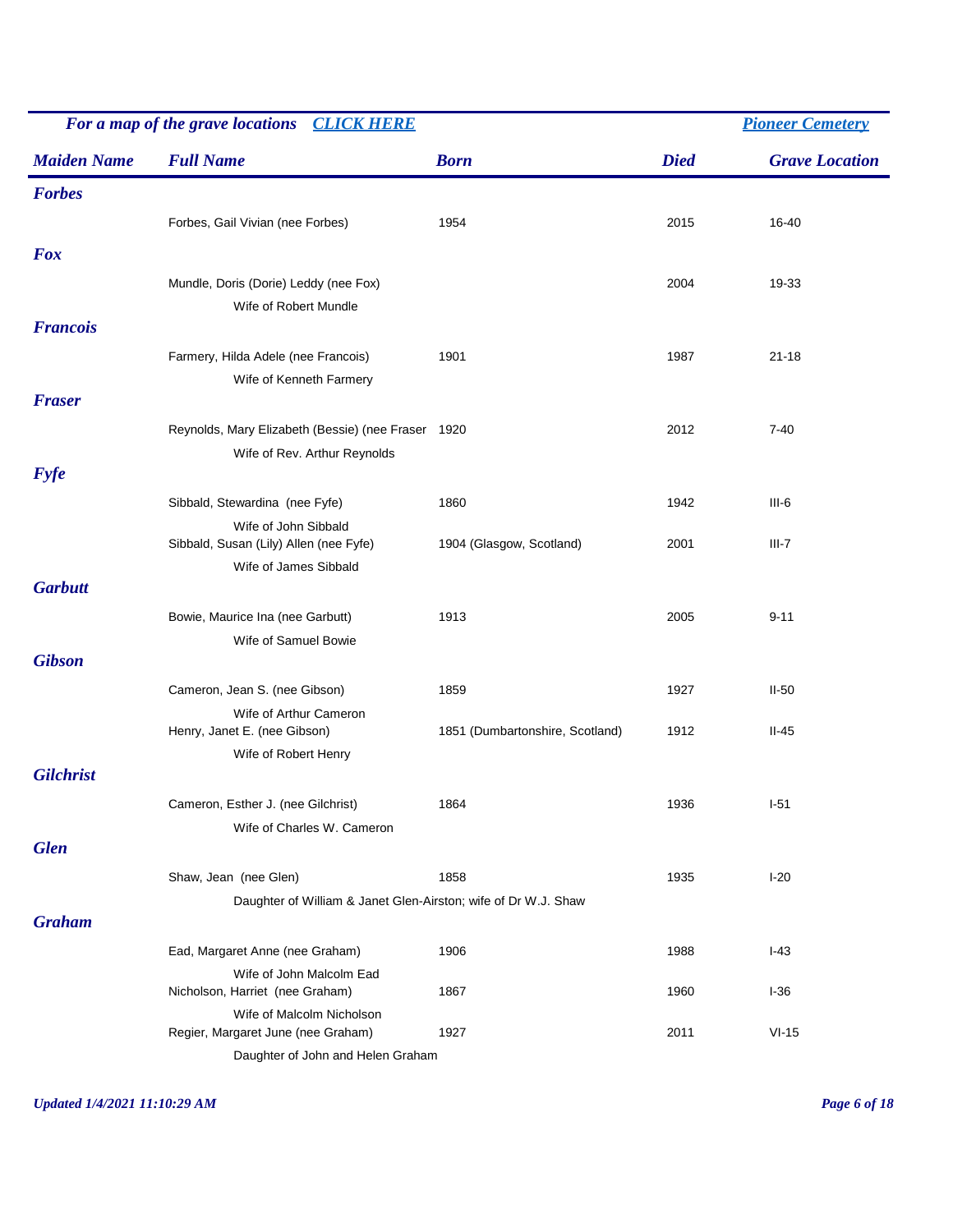|                                 | For a map of the grave locations<br><b>CLICK HERE</b>               |             |             | <b>Pioneer Cemetery</b> |  |  |
|---------------------------------|---------------------------------------------------------------------|-------------|-------------|-------------------------|--|--|
| <b>Maiden Name</b>              | <b>Full Name</b>                                                    | <b>Born</b> | <b>Died</b> | <b>Grave Location</b>   |  |  |
| <b>Grant</b>                    |                                                                     |             |             |                         |  |  |
| <b>Hawksford</b>                | Ivey, Janet Ellen (nee Grant)<br>Wife of Charles Ivey               | 1942        | 2014        | $21 - 11$               |  |  |
|                                 | Marshall, Lillian Flora (nee Hawksford)<br>Wife of Edgar Marshall   | 1906        | 1985        | $IV-12$                 |  |  |
| <b>Hayball</b><br><b>Hellam</b> | Kirkwood, Mary Leah (nee Hayball)<br>Wife of Alexander Kirkwood     | 1865        | 1925        | $III-1$                 |  |  |
|                                 | Bowie, Marlane Theresa (nee Hellam)<br>Wife of Irvin Bowie          | 1947        | 1985        | $21 - 14$               |  |  |
| <b>Henderson</b>                | Wilson, Marjorie (nee Henderson)<br>Wife of Walter Wilson           | 1922        | 2012        | $2A-17$                 |  |  |
| <b>Hepburn</b>                  |                                                                     |             |             |                         |  |  |
|                                 | Cameron, Melba A.J. (nee Hepburn)                                   | 1909        | 2001        | $III-75$                |  |  |
|                                 | Wife of Alex Cameron<br>Graham, Frances Romaine (nee Hepburn)       | 1912        | 2000        | $3 - 17$                |  |  |
|                                 | Wife of Lorne Graham<br>Knaggs, Helen M (nee Hepburn)               | 1918        | 2013        | $III-72$                |  |  |
| <b>Hillier</b>                  | Wife of Jack Knaggs                                                 |             |             |                         |  |  |
|                                 | Byers, Betty Lou (nee Hillier)                                      | 1932        | 2017        | $22 - 24$               |  |  |
| <b>Hofman</b>                   |                                                                     |             |             |                         |  |  |
|                                 | Prosje, Helen Margaret (nee Hofman)<br>Wife of Jack Prosje          | 1928        | 2014        | $14 - 4$                |  |  |
| Hogendoorn                      |                                                                     |             |             |                         |  |  |
| <b>Hunter</b>                   | Hibma, Jannetje (nee Hogendoorn)                                    | 1923        | 2016        | 22-28                   |  |  |
| <b>Hurlbut</b>                  | Gilchrist, Mary (nee Hunter)<br>Wife of James Gilchrist             | 1820        | 1907        | $III-27$                |  |  |
|                                 | Hall, Patricia Doreen (nee Hurlbut)<br>Wife of Graham (Digger) Hall | 1931        | 1994        | $17 - 18$               |  |  |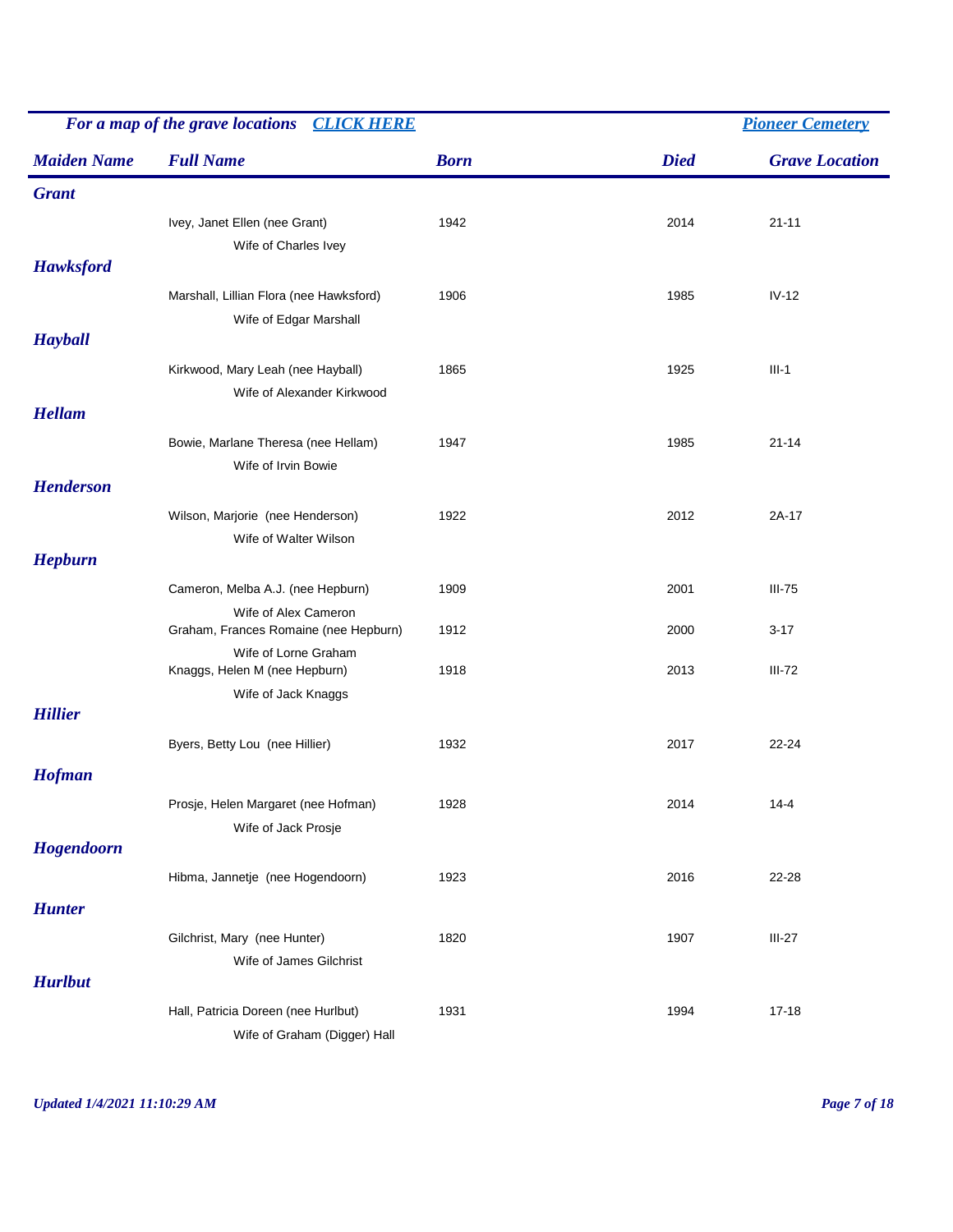| For a map of the grave locations CLICK HERE |                                         |             |             | <b>Pioneer Cemetery</b> |  |  |
|---------------------------------------------|-----------------------------------------|-------------|-------------|-------------------------|--|--|
| <b>Maiden Name</b>                          | <b>Full Name</b>                        | <b>Born</b> | <b>Died</b> | <b>Grave Location</b>   |  |  |
| <b>Inglis</b>                               |                                         |             |             |                         |  |  |
|                                             | Lang, Alice R. (nee Inglis)             | 1870        | 1908        | $II-32$                 |  |  |
|                                             | Wife of Andrew Lang                     |             |             |                         |  |  |
| <b>Jackson</b>                              |                                         |             |             |                         |  |  |
|                                             | Frizzell, Laura A. (nee Jackson)        | 1881        | 1926        | $V-23$                  |  |  |
|                                             | Wife of James Frizzell                  |             |             |                         |  |  |
| <b>Jobe</b>                                 |                                         |             |             |                         |  |  |
|                                             | Lynn, Marian F. (nee Jobe)              | 1917        | 1980        | $IV-19$                 |  |  |
|                                             | Wife of Harvey Lynn                     |             |             |                         |  |  |
| <b>Johnson</b>                              |                                         |             |             |                         |  |  |
|                                             | Vanwyck, Sadie Rae (nee Johnson)        | 1898        | 1963        | $VI-14$                 |  |  |
|                                             | Wife of William James Vanwyck           |             |             |                         |  |  |
| <b>Johnston</b>                             |                                         |             |             |                         |  |  |
|                                             | Anderson, Maggie (nee Johnston)         | 1893        | 1995        | $II-41$                 |  |  |
|                                             | Wife of Martin Anderson                 |             |             |                         |  |  |
| <b>Jolley</b>                               |                                         |             |             |                         |  |  |
|                                             | Mathison, Jane Ann (nee Jolley)         | 1845        | 1937        | $II-29$                 |  |  |
|                                             | Wife of William Mathison                |             |             |                         |  |  |
|                                             | McKenzie, Catherine (nee Jolley)        | 1870        | 1899        | $II-27$                 |  |  |
| <b>Kearns</b>                               | Wife of William McKenzie                |             |             |                         |  |  |
|                                             | Etherington, Lois Ethel (nee Kearns)    | 1926        | 2003        | l-44                    |  |  |
|                                             | Daughter of Burton & Ferne Kearns       |             |             |                         |  |  |
| <b>Keeling</b>                              |                                         |             |             |                         |  |  |
|                                             | Staples, Elora Mary (nee Keeling)       | 1911        | 1987        | $IV-4$                  |  |  |
|                                             | Wife of Owen Staples                    |             |             |                         |  |  |
| <b>Kemp</b>                                 |                                         |             |             |                         |  |  |
|                                             | Orr, Frances Soole (nee Kemp)           | 1878        | 1966        | $V-27$                  |  |  |
|                                             | Wife of Rev. A.J. Orr                   |             |             |                         |  |  |
| <b>Kirby</b>                                |                                         |             |             |                         |  |  |
|                                             | Letourneau, Joan Catherine (nee Kirby)  |             | 1993        | 18-20                   |  |  |
|                                             | Mother of Lesa, Lana, Lyle, Loni        |             |             |                         |  |  |
| <b>Kirkwood</b>                             |                                         |             |             |                         |  |  |
|                                             | MacPherson, Lillian Lola (nee Kirkwood) | 1898        | 1976        | $III-2$                 |  |  |
|                                             | Daughter of Alexander & Mary Kirkwood   |             |             |                         |  |  |
|                                             | McKeen, Mary Winnifred (nee Kirkwood)   | 1889        | 1976        | $III-2$                 |  |  |
|                                             | Daughter of Alexander & Mary Kirkwood   |             |             |                         |  |  |

*Updated 1/4/2021 11:10:29 AM Page 8 of 18*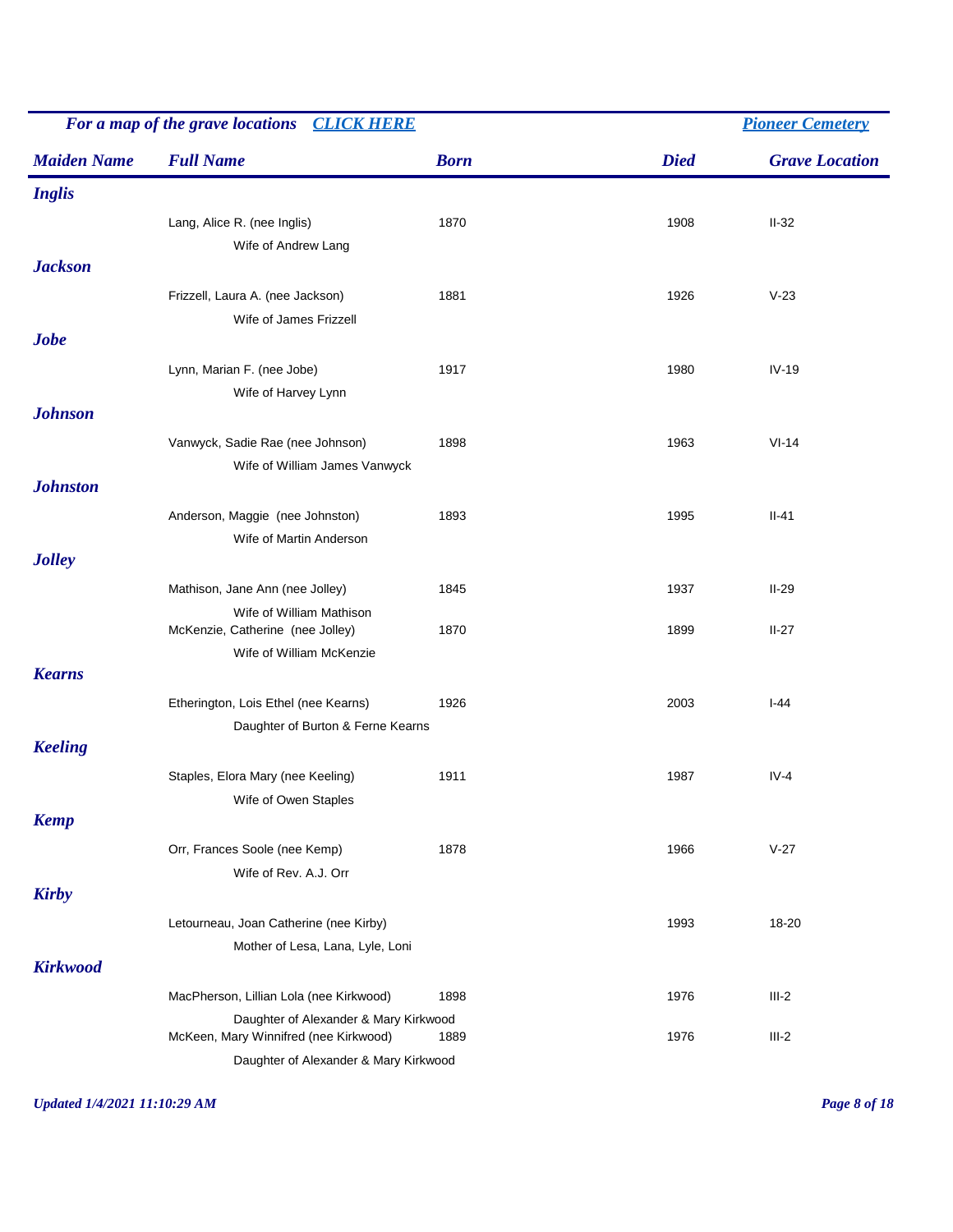|                    | For a map of the grave locations<br><b>CLICK HERE</b>                |             |             | <b>Pioneer Cemetery</b> |  |  |
|--------------------|----------------------------------------------------------------------|-------------|-------------|-------------------------|--|--|
| <b>Maiden Name</b> | <b>Full Name</b>                                                     | <b>Born</b> | <b>Died</b> | <b>Grave Location</b>   |  |  |
| <b>Knaggs</b>      |                                                                      |             |             |                         |  |  |
| <b>Knott</b>       | Mitchell, Betty Marie (nee Knaggs)<br>Wife of Russel Mitchell        | 1936        | 1988        | $II-59$                 |  |  |
|                    | Littler, Elaine Marie (nee Knott)<br>Daughter of Garfield & Vi Knott |             | 1992        | <b>III-79</b>           |  |  |
| <b>Lafontaine</b>  |                                                                      |             |             |                         |  |  |
|                    | McKeen, Rita Helen (nee Lafontaine)<br>Wife of John A (Jack) McKeen  | 1926        | 2011        | $III-57$                |  |  |
| <b>Lamont</b>      | Mitchell, Margaret Annie (nee Lamont)<br>Wife of James Mitchell      | 1899        | 1982        | $II-53$                 |  |  |
| Lang               |                                                                      |             |             |                         |  |  |
|                    | Bell, Mary (nee Lang)                                                | 1886        | 1972        | $III-56$                |  |  |
|                    | Wife of Thomas Bell<br>McKeen, Jean (nee Lang)                       | 1798        | 1881        | $III-41$                |  |  |
|                    | Wife of James McKeen<br>McKeen, Jean (nee Lang)                      | 1798        | 1881        | $III-48$                |  |  |
| <b>Lawson</b>      | Wife of James McKeen                                                 |             |             |                         |  |  |
|                    | Marshall, Elizabeth (nee Lawson)<br>Wife of John Marshall            | 1888        | 1968        | $III-46$                |  |  |
| Laycock            |                                                                      |             |             |                         |  |  |
|                    | Reid, Zelma B. (nee Laycock)<br>Wife of Walter Reid                  | 1909        | 1996        | <b>III-39</b>           |  |  |
| <b>Lee</b>         |                                                                      |             |             |                         |  |  |
|                    | Quesnel, Mary (nee Lee)<br>Wife of John Charles Quesnel              | 1912        | 2007        | $IV-18$                 |  |  |
| <b>Leibeck</b>     |                                                                      |             |             |                         |  |  |
|                    | Day, Elizabeth (nee Leibeck)<br>Wife of Alfred Day                   | 1861        | 1937        | $III-5$                 |  |  |
| <b>Lemon</b>       |                                                                      |             |             |                         |  |  |
|                    | Lemon, Joanne Elizabeth (nee Lemon)                                  | 1952        | 2015        | $III-45$                |  |  |
| Lint               |                                                                      |             |             |                         |  |  |
|                    | Cameron, Eliza Ann (nee Lint)<br>Wife of Peter Cameron               | 1817        | 1894        | $I-42$                  |  |  |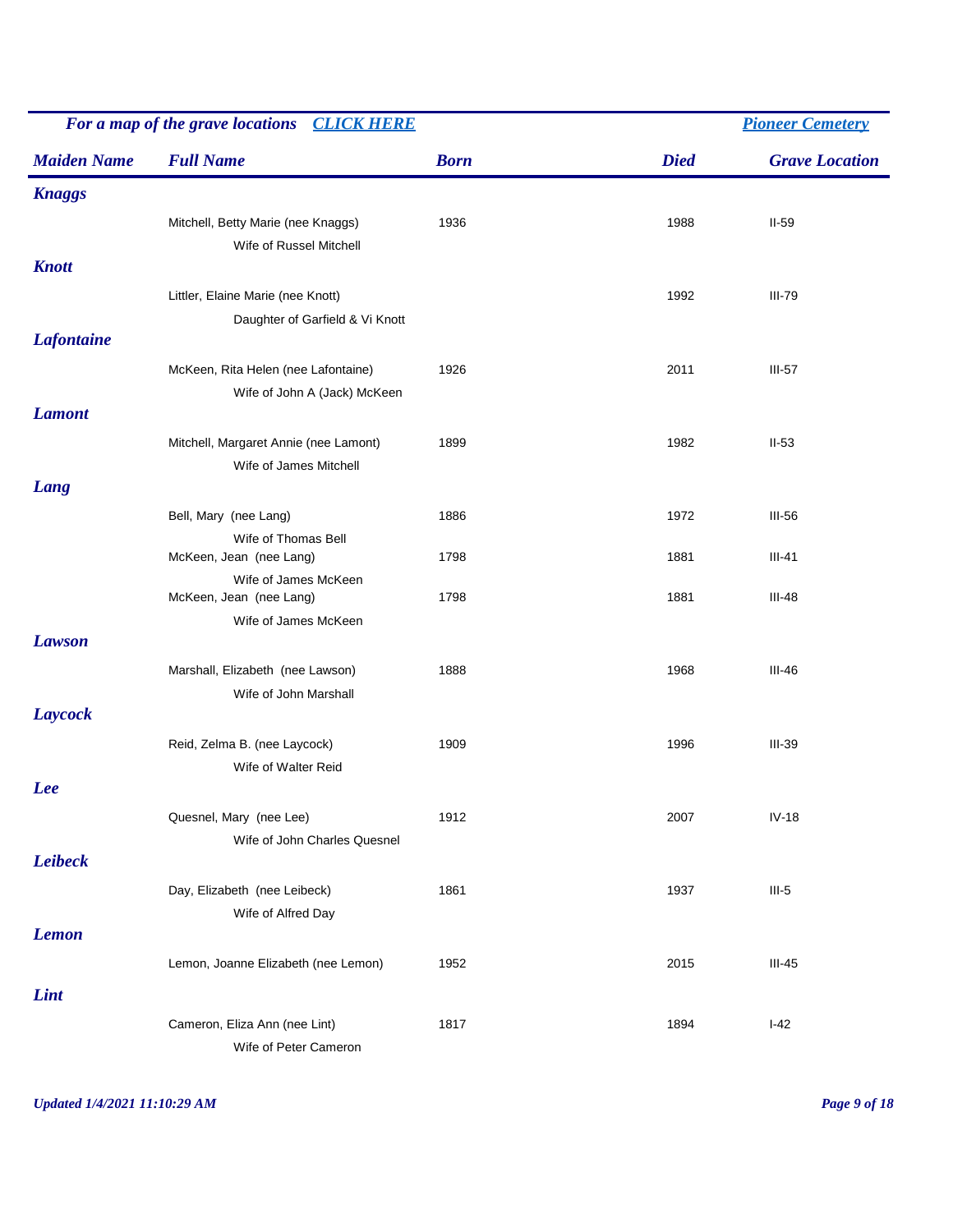|                    | For a map of the grave locations<br><b>CLICK HERE</b>                              |             |             | <b>Pioneer Cemetery</b> |  |  |
|--------------------|------------------------------------------------------------------------------------|-------------|-------------|-------------------------|--|--|
| <b>Maiden Name</b> | <b>Full Name</b>                                                                   | <b>Born</b> | <b>Died</b> | <b>Grave Location</b>   |  |  |
| Little             |                                                                                    |             |             |                         |  |  |
| <b>MacLeod</b>     | Scott, Loretta L. (nee Little)<br>Wife of James A. Scott                           | 1910        | 1954        | $III-15$                |  |  |
|                    | Smith, Marian Kelso (nee MacLeod)<br>Wife of Robert Smith                          | 1924        | 2001        | 22-36                   |  |  |
| <b>Mann</b>        |                                                                                    |             |             |                         |  |  |
| <b>Marshall</b>    | Thomson, Dorothy Mary (nee Mann)<br>Wife of James Thomson                          | 1925        | 1994        | $III-14$                |  |  |
|                    | Carless, Agnes (nee Marshall)                                                      | 1843        | 1936        | $IV-10$                 |  |  |
|                    | Wife of Charles Carless<br>Cline, Barbara Jane (nee Marshall)                      | 1934        | 2011        | 18-32                   |  |  |
|                    | Wife of Robert C. Cline<br>Lemon, Ruth (nee Marshall)                              | 1920        | 1994        | $III-45$                |  |  |
| <b>Martin</b>      | Wife of John Ellwood Lemon                                                         |             |             |                         |  |  |
|                    | Cook, Laura (nee Martin)                                                           | 1914        | 1993        | $IV-21$                 |  |  |
|                    | Wife of Walter Cook<br>Johnson, Daphne Roscoe (nee Martin)<br>Wife of John Johnson | 1926        | 2008        | $3 - 11$                |  |  |
| <b>Maynard</b>     |                                                                                    |             |             |                         |  |  |
|                    | Ferguson, Mary Edwina (Winnie) (nee Maynar<br>Wife of James Ferguson               | 1900        | 1997        | $VI-6$                  |  |  |
| <b>McCaffrey</b>   |                                                                                    |             |             |                         |  |  |
|                    | Nicholson, Flora (nee McCaffrey)<br>Wife of John Nicholson                         | 1917        | 2003        | $I-53$                  |  |  |
| <b>McCullough</b>  |                                                                                    |             |             |                         |  |  |
| <b>McDowall</b>    | Walsh, Sheila Marie (nee McCullough)<br>Wife of Arthur Douglas Walsh               | 1938        | 2001        | 17-29                   |  |  |
|                    | Cameron, Margaret (nee McDowall)<br>Wife of George Cameron                         | 1848        | 1869        | $I-17$                  |  |  |
| <b>McFadden</b>    |                                                                                    |             |             |                         |  |  |
|                    | Simpson, Eileen Marie (nee McFadden)<br>Wife of Frank Simpson                      | 1922        | 2010        | 17-25                   |  |  |

*McGregor*

*Updated 1/4/2021 11:10:29 AM Page 10 of 18*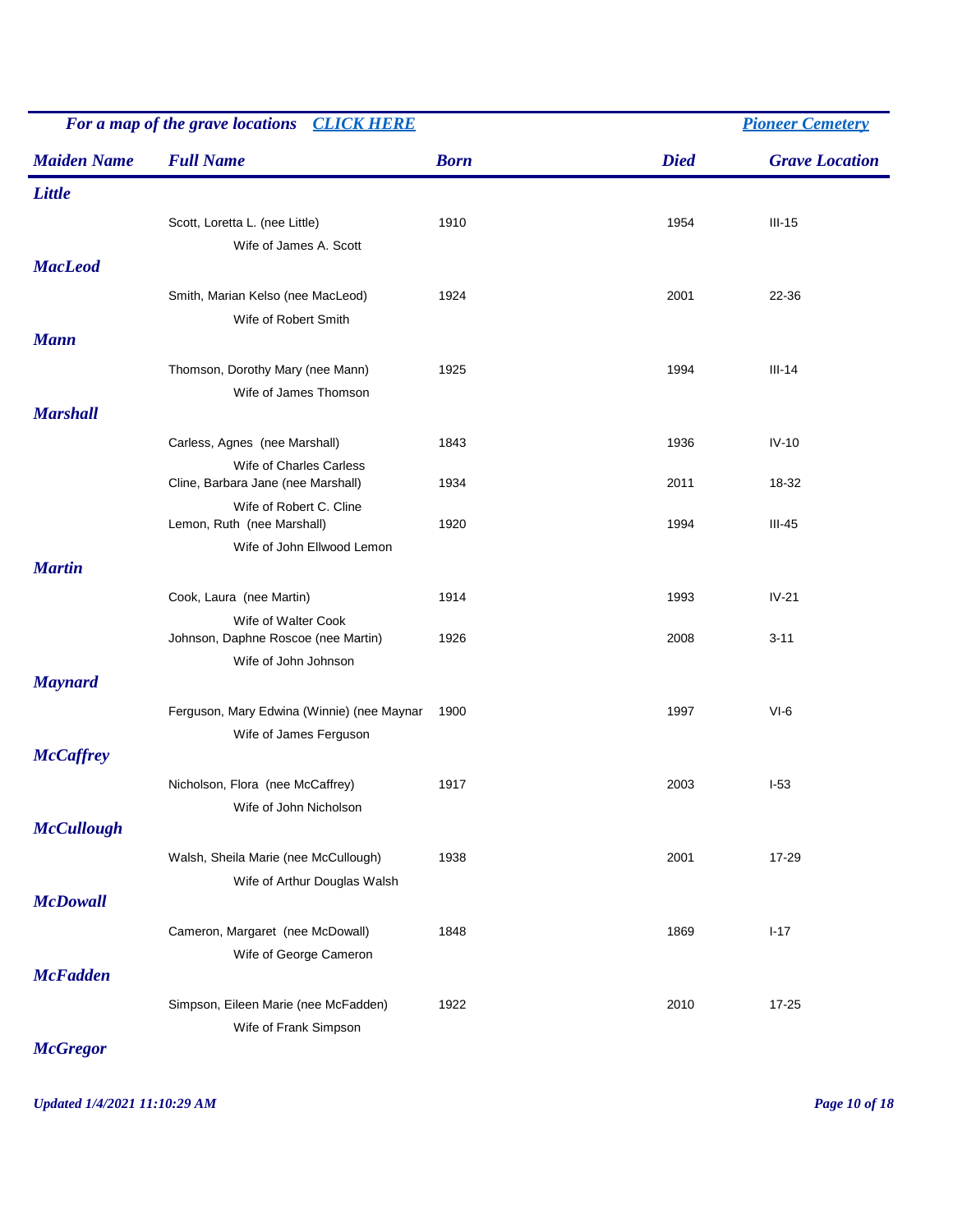| For a map of the grave locations CLICK HERE |                                                          |                             |             | <b>Pioneer Cemetery</b> |  |
|---------------------------------------------|----------------------------------------------------------|-----------------------------|-------------|-------------------------|--|
| <b>Maiden Name</b>                          | <b>Full Name</b>                                         | <b>Born</b>                 | <b>Died</b> | <b>Grave Location</b>   |  |
|                                             | Rutherford, Catherine (nee McGregor)                     | 1817 (Perthshire, Scotland) | 1904        | $II-39$                 |  |
|                                             | Wife of Thomas Rutherford                                |                             |             |                         |  |
|                                             | Vermilyea, Marguerite Helen (nee McGregor)               | 1918                        | 2006        | 18-17                   |  |
| <b>McHray</b>                               |                                                          |                             |             |                         |  |
|                                             | Buckley, Janet Sarah (nee McHray)                        | 1868                        | 1960        | $II-12$                 |  |
|                                             | Wife of William Buckley                                  |                             |             |                         |  |
| <b>McInnis</b>                              |                                                          |                             |             |                         |  |
|                                             | Bumstead, Shirley Louise (nee McInnis)                   | 1924                        | 2014        | $22 - 16$               |  |
|                                             | Mother of Les Bumstead                                   |                             |             |                         |  |
|                                             | Cameron, Catherine (nee McInnis)                         | 1834                        | 1918        | $I-3$                   |  |
|                                             | Wife of Alexander. Cameron                               |                             |             |                         |  |
|                                             | Graham, Harriet (nee McInnis)                            | 1833                        | 1913        | $I-1$                   |  |
| <b>McKay</b>                                | Wife of John Graham                                      |                             |             |                         |  |
|                                             |                                                          |                             |             |                         |  |
|                                             | Johnston, Janet Anne (nee McKay)                         | 1902                        | 1972        | $V-16$                  |  |
| <b>McKechnie</b>                            | Wife of Archie Johnston                                  |                             |             |                         |  |
|                                             |                                                          |                             |             |                         |  |
|                                             | Graham, Mary (nee McKechnie)                             | 1868                        | 1934        | $I-9$                   |  |
|                                             | Wife of Daniel Graham                                    |                             |             |                         |  |
| <b>McKee</b>                                |                                                          |                             |             |                         |  |
|                                             | Bluhm, Rubina (Ruby) Ethel (nee McKee)                   | 1897                        | 1994        | III-84                  |  |
|                                             | Wife of Charles Bluhm                                    |                             |             |                         |  |
|                                             | McGregor, Margaret Annie (nee McKee)                     | 1920                        | 1989        | 18-14                   |  |
|                                             | Wife of William McGregor<br>McKay, Mary Maud (nee McKee) | 1893                        | 1973        | <b>III-70</b>           |  |
|                                             | Married to James Wesley McKay                            |                             |             |                         |  |
|                                             | McReynolds, Caroline Amelia (nee McKee)                  | 1886                        | 1969        | III-69                  |  |
|                                             | Wife of Thomas McReynolds                                |                             |             |                         |  |
|                                             | Reid, Violet E. (nee McKee)                              | 1901                        | 1996        | $III-77$                |  |
|                                             | Wife of Dougal Reid                                      |                             |             |                         |  |
| <b>McKeen</b>                               |                                                          |                             |             |                         |  |
|                                             | Buzza, Janet Henderson (nee McKeen)                      | 1871                        | 1946        | $VI-1$                  |  |
|                                             | Wife of Samuel Buzza                                     |                             |             |                         |  |
|                                             | Fawcett, Isabella (nee McKeen)                           | 1873                        | 1935        | $II-20$                 |  |
| <b>McKenzie</b>                             | Wife of Robert Fawcett                                   |                             |             |                         |  |
|                                             |                                                          |                             |             |                         |  |
|                                             | Cameron, Elizabeth (nee McKenzie)                        | 1876                        | 1945        | $II-44$                 |  |
|                                             | Wife of Richard Cameron                                  |                             |             |                         |  |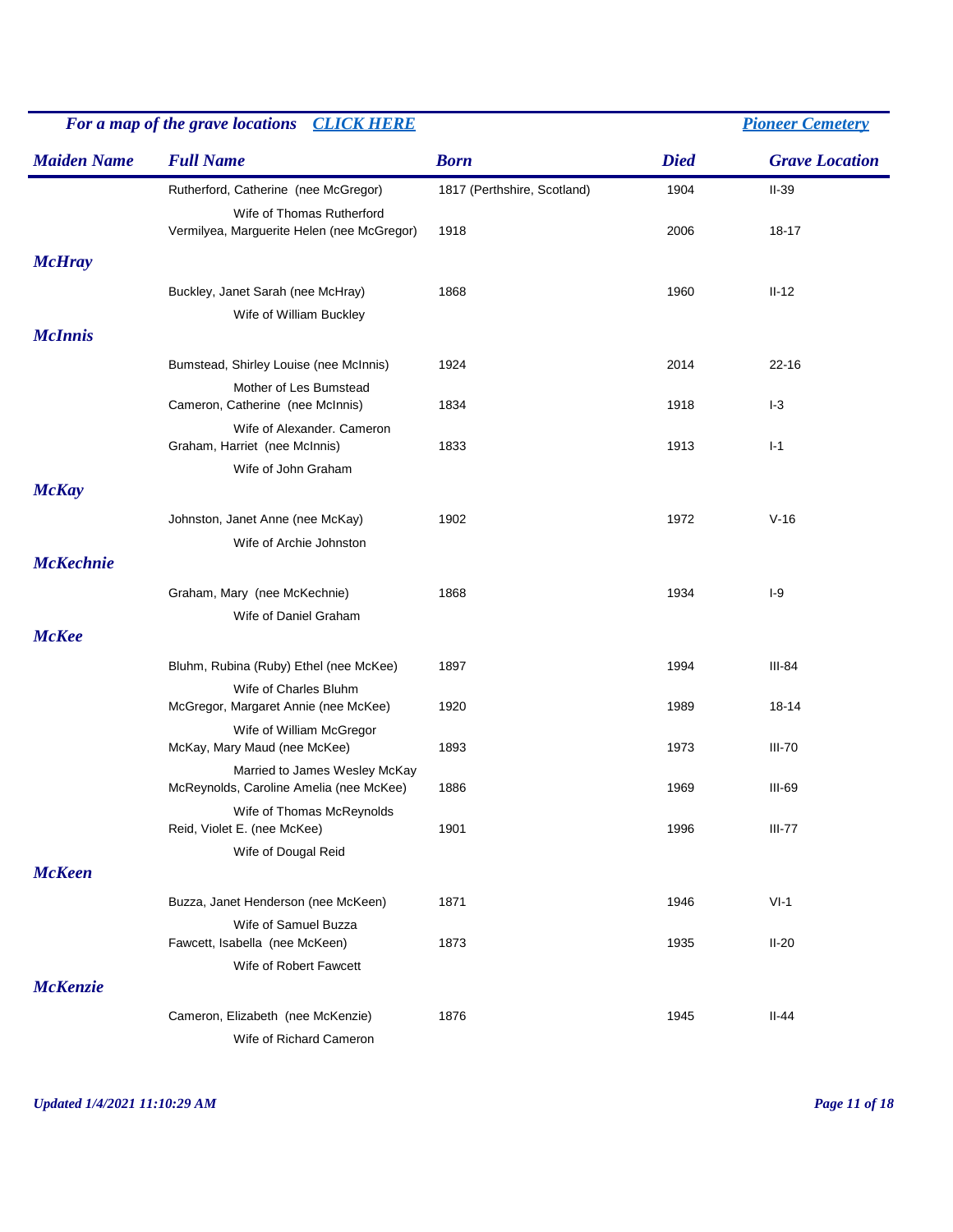| For a map of the grave locations<br><b>CLICK HERE</b> |                                                              |                        |             | <b>Pioneer Cemetery</b> |
|-------------------------------------------------------|--------------------------------------------------------------|------------------------|-------------|-------------------------|
| <b>Maiden Name</b>                                    | <b>Full Name</b>                                             | <b>Born</b>            | <b>Died</b> | <b>Grave Location</b>   |
| <b>McLean</b>                                         |                                                              |                        |             |                         |
|                                                       | Cameron, Janet Turner (nee McLean)                           | 1873                   | 1961        | $VI-16$                 |
|                                                       | Wife of Peter Cameron                                        |                        |             |                         |
|                                                       | Gregory, Margaret (nee McLean)                               | 1917                   | 2002        | $III-76$                |
| <b>McLeod</b>                                         | Wife of James Gregory                                        |                        |             |                         |
|                                                       |                                                              |                        |             |                         |
|                                                       | Campbell, Mary Flora (nee McLeod)                            | 1827 (Islay, Scotland) | 1905        | $I-41$                  |
|                                                       | Wife of William Campbell<br>McMillan, Margery A (nee McLeod) | 1861                   | 1893        | $I-34$                  |
|                                                       | Wife of Archibald McMillan                                   |                        |             |                         |
| <b>McNeil</b>                                         |                                                              |                        |             |                         |
|                                                       | Baltus, Frances (nee McNeil)                                 | 1910                   | 1996        | $III-22$                |
|                                                       | Wife of Gordon Baltus                                        |                        |             |                         |
|                                                       | Reid, Flora (nee McNeil)                                     | 1841                   | 1916        | $I-37$                  |
|                                                       | Wife of George Reid                                          |                        |             |                         |
| <b>Mink</b>                                           |                                                              |                        |             |                         |
|                                                       | Quesnel, Catherine Augustina (nee Mink)                      | 1890                   | 1960        | $I-10$                  |
|                                                       | Wife of John Quesnel                                         |                        |             |                         |
| <b>Mitchell</b>                                       |                                                              |                        |             |                         |
|                                                       | Rutherford, Annie (nee Mitchell)                             | 1855                   | 1917        | $II-35$                 |
|                                                       | Wife of Malcolm Rutherford                                   |                        |             |                         |
| <b>Morrison</b>                                       |                                                              |                        |             |                         |
|                                                       | Scott, Isabel (nee Morrison)                                 | 1876                   | 1918        | $III-8$                 |
|                                                       | Wife of John A. Scott                                        |                        |             |                         |
| <b>Murray</b>                                         |                                                              |                        |             |                         |
|                                                       | Brown, Ruby Winnifred (nee Murray)                           | 1931                   | 2011        | $10 - 19$               |
|                                                       | Wife of Elwood Brown                                         |                        |             |                         |
| <b>Musson</b>                                         |                                                              |                        |             |                         |
|                                                       | Crose, Brierley Ann (nee Musson)                             | 1945                   | 1973        | $I-49$                  |
|                                                       | Daughter of Gordon & Helen Musson                            |                        |             |                         |
| <b>Noble</b>                                          |                                                              |                        |             |                         |
|                                                       | Buzza, Mary Jane (nee Noble)                                 | 1852                   | 1948        | $II-48$                 |
|                                                       | Wife of Edmund Buzza                                         |                        |             |                         |
| <b>Notter</b>                                         |                                                              |                        |             |                         |
|                                                       | Thomson, Kathleen Paxton (nee Notter)                        | 1913                   | 1984        | $21 - 20$               |
|                                                       | Wife of John Thomson                                         |                        |             |                         |
|                                                       |                                                              |                        |             |                         |

*Olson*

*Updated 1/4/2021 11:10:29 AM Page 12 of 18*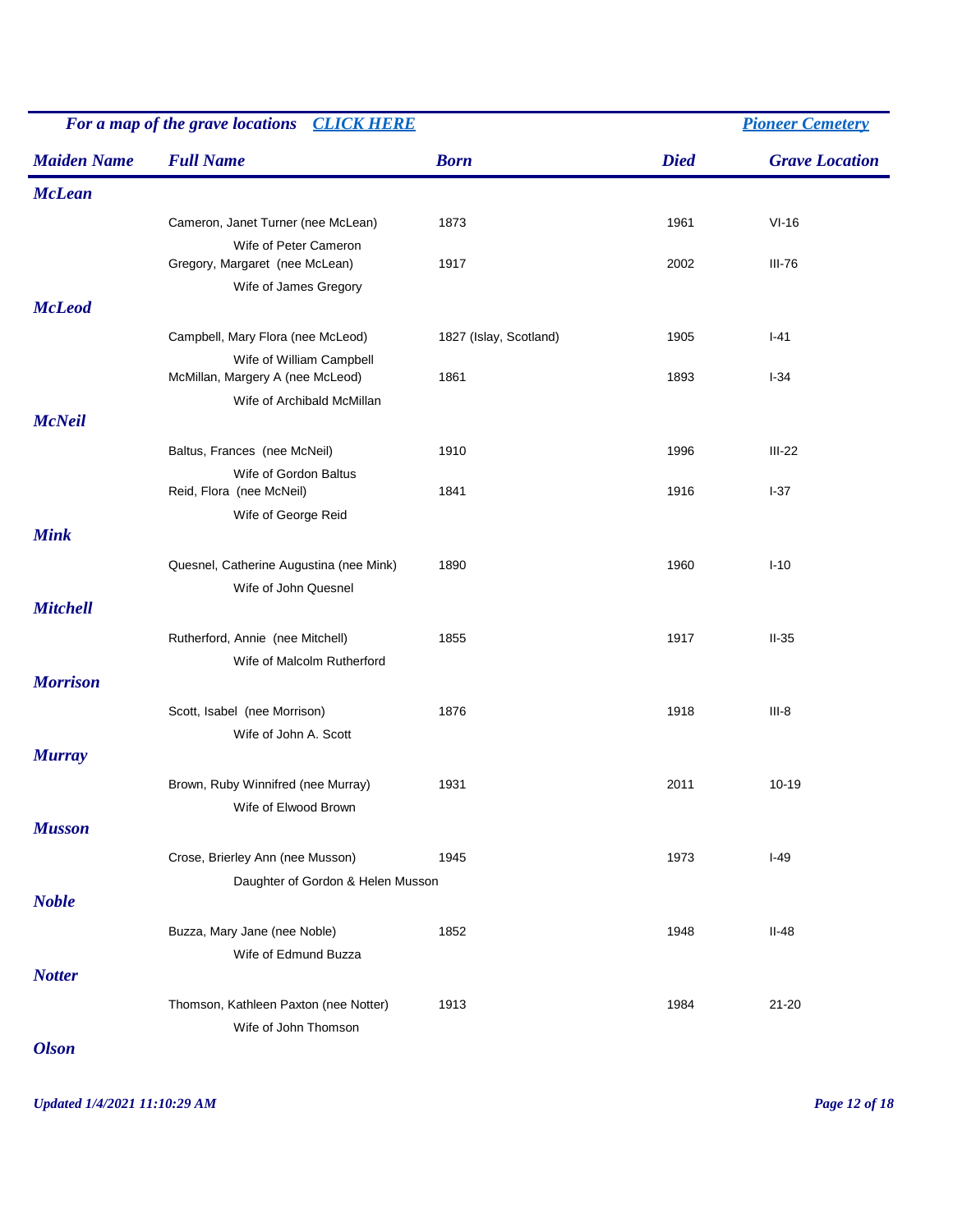| For a map of the grave locations CLICK HERE |                                                                                 |             |             | <b>Pioneer Cemetery</b> |  |  |
|---------------------------------------------|---------------------------------------------------------------------------------|-------------|-------------|-------------------------|--|--|
| <b>Maiden Name</b>                          | <b>Full Name</b>                                                                | <b>Born</b> | <b>Died</b> | <b>Grave Location</b>   |  |  |
| <b>Ostrander</b>                            | Stewart, Dorothy Adeleen (nee Olson)<br>Wife of Ernest Stewart                  | 1925        | 2012        | $14 - 15$               |  |  |
|                                             | Ramsay, Julianne (nee Ostrander)<br>Wife of Maxwell Ramsay                      | 1833        | 1912        | $II-16$                 |  |  |
| <b>Overland</b>                             |                                                                                 |             |             |                         |  |  |
|                                             | Tucker, Marlene Karen (nee Overland)<br>Daughter of John & Myrtle Overland      | 1944        | 2005        | $I-10$                  |  |  |
| <b>Parker</b><br><b>Parr-Kenny</b>          | Lynn, Edith May (nee Parker)<br>Wife of Hugh Lynn                               | 1904        | 1998        | $IV-20$                 |  |  |
|                                             | Frizzell, Ethel M. (nee Parr-Kenny)<br>Wife of Crawford Frizzell                | 1920        | 1986        | $V-23$                  |  |  |
| <b>Penton</b>                               |                                                                                 |             |             |                         |  |  |
|                                             | Randle, Rhoda Anna (nee Penton)<br>Wife of Capt. Charles Randle                 | 1912        | 2008        | 23-38                   |  |  |
| <b>Pratt</b>                                |                                                                                 |             |             |                         |  |  |
|                                             | Buzza, Pauline Stinson (nee Pratt)<br>Wife of James Buzza                       | 1892        | 1982        | $VI-12$                 |  |  |
| <b>Publuske</b>                             |                                                                                 |             |             |                         |  |  |
|                                             | Carleton, Emma Wilhelmine (nee Publuske)<br>Wife of Samuel Carleton             | 1905        | 2001        | $III-60$                |  |  |
| Quesnel                                     |                                                                                 |             |             |                         |  |  |
|                                             | Cameron, Janet (nee Quesnel)                                                    | 1880        | 1930        | $1-5$                   |  |  |
|                                             | Wife of Angus Cameron<br>Morris, Catherine (nee Quesnel)                        | 1911        | 1994        | $I-10$                  |  |  |
|                                             | Daughter of John & Catherine Quesnel<br>Overland, Myrtle Lauretta (nee Quesnel) | 1919        | 2002        | $I-10$                  |  |  |
| <i><b>Quinn</b></i>                         | Wife of Clifford Overland                                                       |             |             |                         |  |  |
|                                             | Alexander, Catherine (nee Quinn)<br>Wife of James Alexander                     | 1797        | 1868        | $I-11$                  |  |  |
| Rae                                         |                                                                                 |             |             |                         |  |  |
|                                             | Gibson, Janet (nee Rae)<br>Wife of James Gibson                                 | 1824        | 1908        | $II-49$                 |  |  |
| <b>Ramsay</b>                               |                                                                                 |             |             |                         |  |  |

*Updated 1/4/2021 11:10:29 AM Page 13 of 18*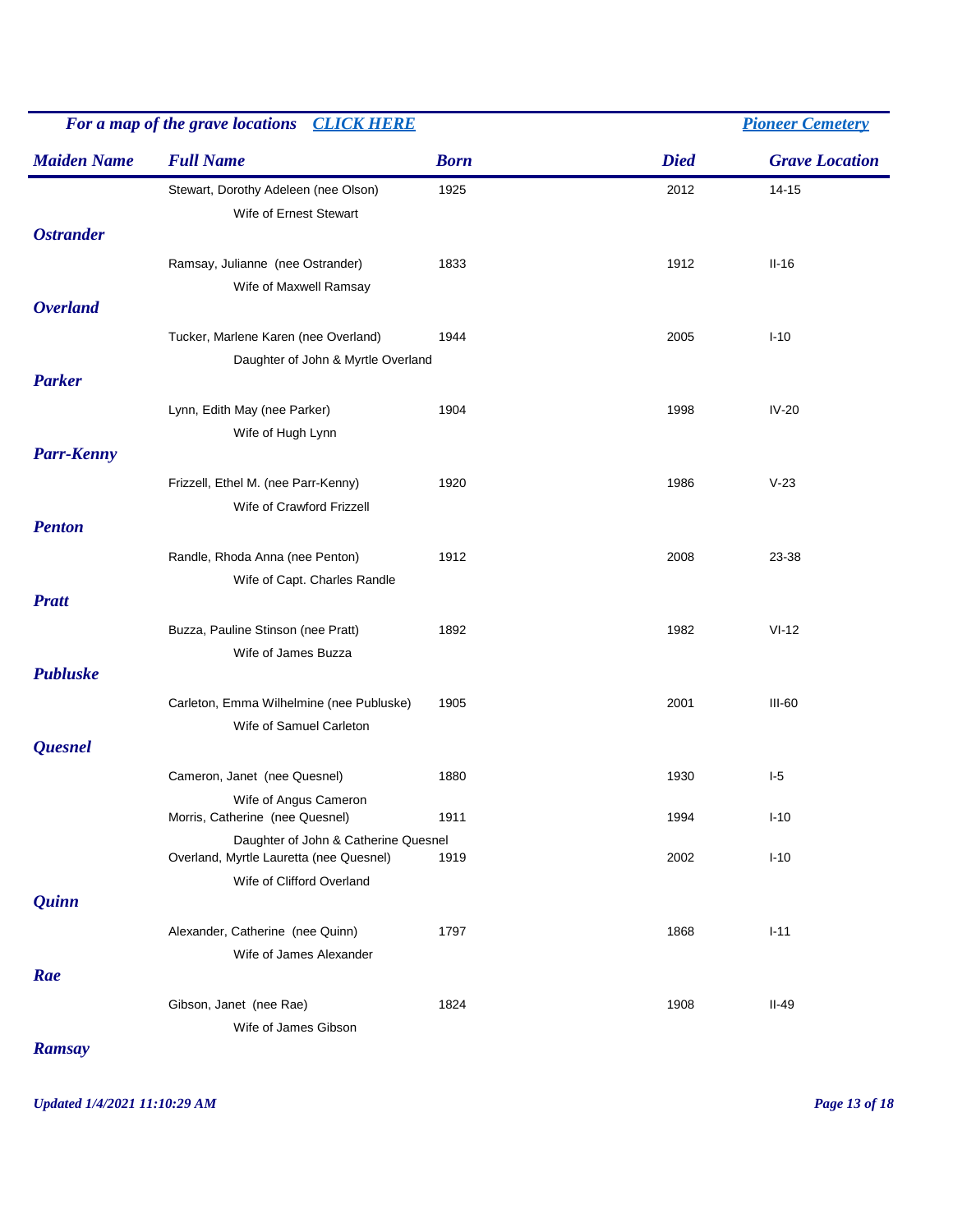| For a map of the grave locations<br><b>CLICK HERE</b> |                                       |             | <b>Pioneer Cemetery</b> |                       |  |
|-------------------------------------------------------|---------------------------------------|-------------|-------------------------|-----------------------|--|
| <b>Maiden Name</b>                                    | <b>Full Name</b>                      | <b>Born</b> | <b>Died</b>             | <b>Grave Location</b> |  |
|                                                       | Stewart, Mary Madeline (nee Ramsay)   | 1869        | 1951                    | $II-17$               |  |
|                                                       | Wife of William Stewart               |             |                         |                       |  |
| <b>Rathwell</b>                                       |                                       |             |                         |                       |  |
|                                                       | Armstrong, Marian Edna (nee Rathwell) | 1932        | 1999                    | 16-26                 |  |
|                                                       | Wife of Brian Armstrong               |             |                         |                       |  |
| <b>Reid</b>                                           |                                       |             |                         |                       |  |
|                                                       | Scott, Mary (nee Reid)                | 1867        | 1901                    | $I-39$                |  |
|                                                       | Wife of George A. Scott               |             |                         |                       |  |
| <b>Richardson</b>                                     |                                       |             |                         |                       |  |
|                                                       | Campbell, Norah (nee Richardson)      | 1917        | 2006                    | 18-27                 |  |
|                                                       | Wife of Dr Clifford Gillesby Campbell |             |                         |                       |  |
| <b>Riddell</b>                                        |                                       |             |                         |                       |  |
|                                                       | McKeen, Marion B. (nee Riddell)       | 1904        | 1997                    | $II-51$               |  |
|                                                       | Wife of George McKeen                 |             |                         |                       |  |
|                                                       | Peters, Alice Mary (nee Riddell)      | 1927        | 2020                    | $11 - 4$              |  |
|                                                       | Wife of Walter George Peters          |             |                         |                       |  |
| <b>Rixon</b>                                          |                                       |             |                         |                       |  |
|                                                       | Broderick, Jane L. (nee Rixon)        | 1867        | 1933                    | VII-                  |  |
|                                                       | Wife of Frank Broderick               |             |                         |                       |  |
| Rose                                                  |                                       |             |                         |                       |  |
|                                                       | Lounds, Marjorie Aileen (nee Rose)    | 1906        | 1985                    | $21 - 13$             |  |
|                                                       | Wife of Stanley Lounds                |             |                         |                       |  |
| <b>Ross</b>                                           |                                       |             |                         |                       |  |
|                                                       | McKeen, Jessie (nee Ross)             | 1846        | 1912                    | $III-41$              |  |
|                                                       | Wife of John McKeen                   |             |                         |                       |  |
| <b>Rudd</b>                                           |                                       |             |                         |                       |  |
|                                                       | Anthony, Muriel Grace (nee Rudd)      | 1928        | 2014                    | 15-38                 |  |
|                                                       |                                       |             |                         |                       |  |
| <b>Rutherford</b>                                     |                                       |             |                         |                       |  |
|                                                       | Mitchell, Minnie (nee Rutherford)     | 1860        | 1948                    | $II-55$               |  |
|                                                       | Wife of Thomas Mitchell               |             |                         |                       |  |
| <b>Sanders</b>                                        |                                       |             |                         |                       |  |
|                                                       | McKeen, Dorothy Ruth (nee Sanders)    | 1917        | 1983                    | $III-57$              |  |
|                                                       | Wife of Cormack McKeen                |             |                         |                       |  |
| <b>Sanderson</b>                                      |                                       |             |                         |                       |  |
|                                                       | Graham, Jocelyn Irene (nee Sanderson) | 1931        | 2019                    | $I-17$                |  |
|                                                       | Wife of Cameron Graham                |             |                         |                       |  |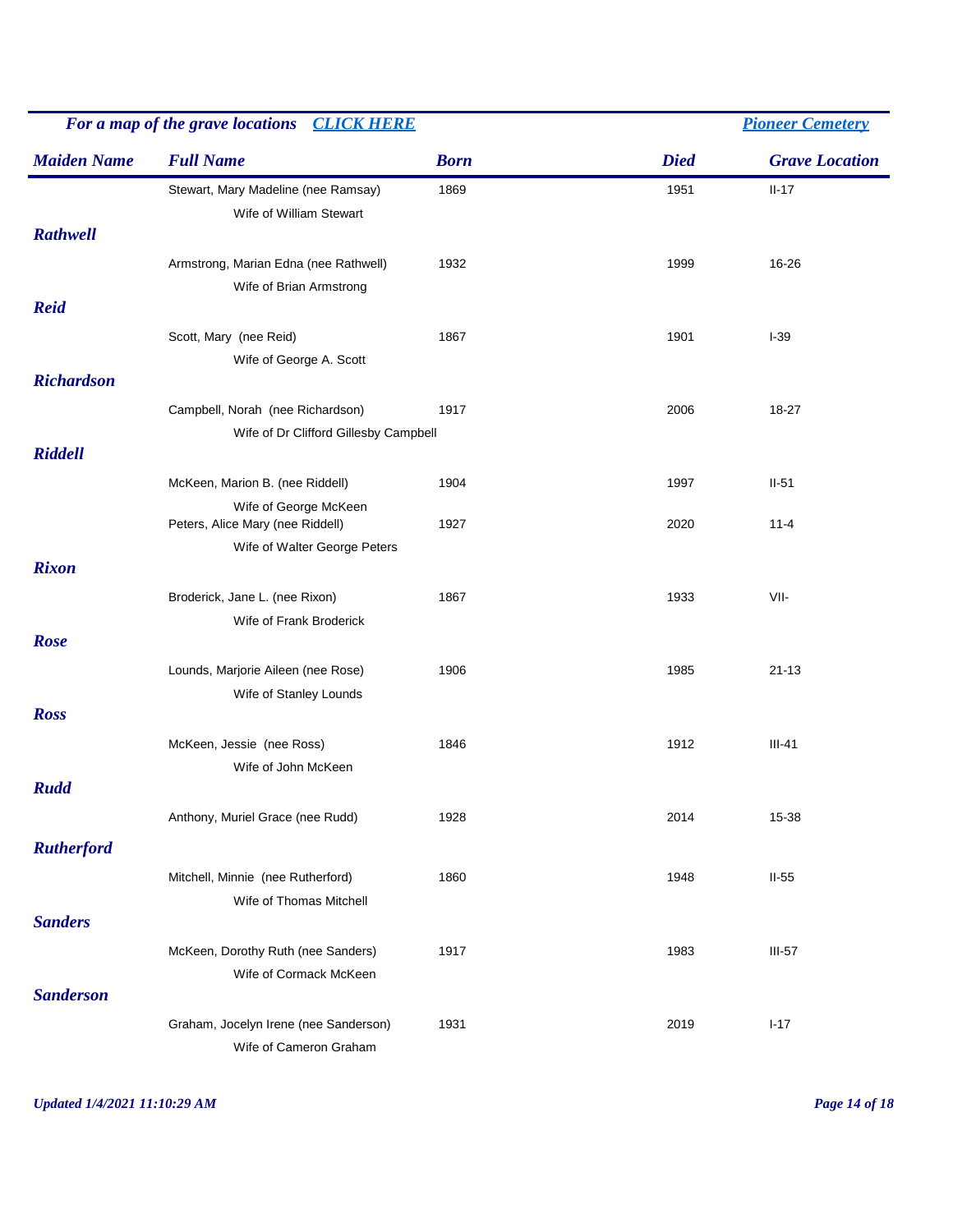|                    | For a map of the grave locations<br><b>CLICK HERE</b>                   |             |             | <b>Pioneer Cemetery</b> |  |  |
|--------------------|-------------------------------------------------------------------------|-------------|-------------|-------------------------|--|--|
| <b>Maiden Name</b> | <b>Full Name</b>                                                        | <b>Born</b> | <b>Died</b> | <b>Grave Location</b>   |  |  |
| <b>Saunders</b>    |                                                                         |             |             |                         |  |  |
|                    | Cunningham, Elizabeth (nee Saunders)<br>Wife of Patrick Cunningham      | 1830        | 1919        | $V-33$                  |  |  |
| <b>Savage</b>      |                                                                         |             |             |                         |  |  |
|                    | Tinker, Lila (nee Savage)<br>Wife of Frank Tinker                       | 1883        | 1976        | $III-83$                |  |  |
| <b>Scarrow</b>     |                                                                         |             |             |                         |  |  |
|                    | Atkinson, Isabel Lillian (nee Scarrow)<br>Wife of Donald Atkinson       | 1911        | 1991        | 15-40                   |  |  |
| <b>Scott</b>       |                                                                         |             |             |                         |  |  |
|                    | Hamilton, Tillie (nee Scott)<br>Wife of Adam Hamilton                   | 1877        | 1934        | $II-47$                 |  |  |
|                    | Richards, Ruth McLennan (nee Scott)                                     | 1908        | 1986        | $I-46$                  |  |  |
|                    | Wife of S. Alburn Richards<br>Wilson, Betty Jean (nee Scott)            | 1927        | 2002        | $III-63$                |  |  |
| <b>Sewchuck</b>    | Wife of James Neil Wilson                                               |             |             |                         |  |  |
|                    | Turney, Mary (nee Sewchuck)                                             | 1922        | 2001        | 19-11                   |  |  |
|                    | Wife of David Kelly Turney                                              |             |             |                         |  |  |
| <b>Showell</b>     |                                                                         |             |             |                         |  |  |
|                    | McReynolds, Eleanor Margaret (nee Showell)                              | 1914        | 1985        | 8-38                    |  |  |
|                    | Wife of Roland McReynolds                                               |             |             |                         |  |  |
| <b>Sibbald</b>     |                                                                         |             |             |                         |  |  |
|                    | Rutherford, Helen (nee Sibbald)                                         | 1893        | 1988        | $I-63$                  |  |  |
| <b>Smith</b>       | Wife of Brigadier-General Tom Rutherford                                |             |             |                         |  |  |
|                    | Cooper, Mary (nee Smith)                                                | 1849        | 1936        | $III-3$                 |  |  |
|                    | Wife of William Cooper<br>Rathwell, Dorothy Minerva (nee Smith)         | 1934        | 2020        | 16-30                   |  |  |
|                    | Wife of Bev Rathwell                                                    |             |             |                         |  |  |
| <b>Snel</b>        |                                                                         |             |             |                         |  |  |
|                    | Wykie, Ann Louise (nee Snel)                                            | 1970        | 2020        | 12-34                   |  |  |
| <b>Stackhouse</b>  |                                                                         |             |             |                         |  |  |
|                    | Brewster, Jean Muriel (nee Stackhouse)<br>Wife of Dr. Maitland Brewster | 1920        | 1996        | $17 - 6$                |  |  |

*Stewart*

*Updated 1/4/2021 11:10:29 AM Page 15 of 18*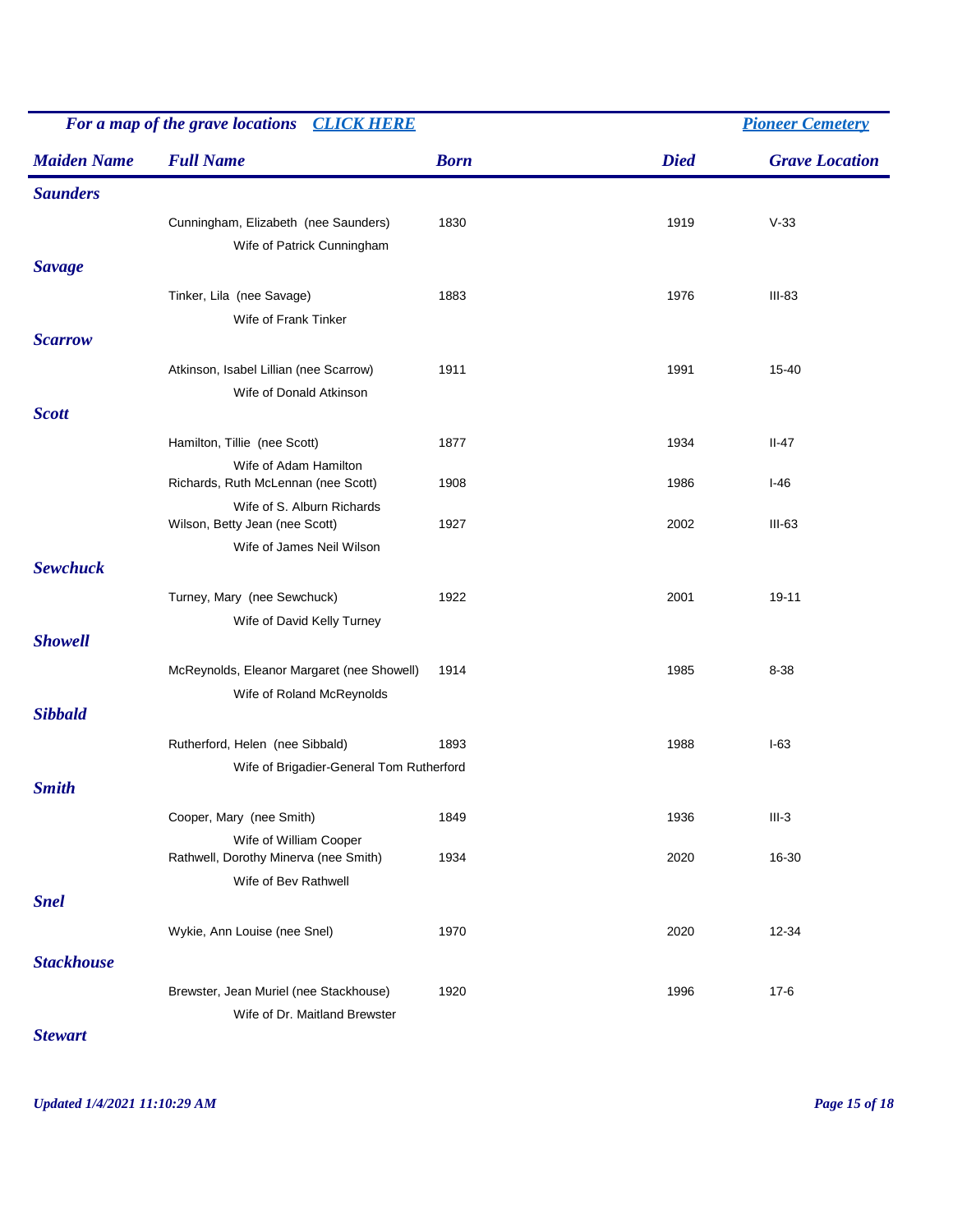| For a map of the grave locations CLICK HERE |                                                           |                               |             | <b>Pioneer Cemetery</b> |
|---------------------------------------------|-----------------------------------------------------------|-------------------------------|-------------|-------------------------|
| <b>Maiden Name</b>                          | <b>Full Name</b>                                          | <b>Born</b>                   | <b>Died</b> | <b>Grave Location</b>   |
|                                             | McGregor, Julia A. (nee Stewart)                          | 1901                          | 1952        | $II-18$                 |
|                                             | Wife of William John McGregor                             |                               |             |                         |
| <b>Summerville</b>                          |                                                           |                               |             |                         |
|                                             | Cumming, Myrtle Victoria (nee Summerville)                | 1897                          | 1969        | $I - 74$                |
|                                             | Wife of Arthur Murray Cumming; mother of Betty Rutherford |                               |             |                         |
| <b>Sutcliffe</b>                            |                                                           |                               |             |                         |
|                                             | Rutherford, Elizabeth Ann (nee Sutcliffe)                 | 1924                          | 1975        | $I-62$                  |
|                                             | Wife of Robert C. Rutherford                              |                               |             |                         |
| <b>Sutherland</b>                           |                                                           |                               |             |                         |
|                                             | Buzza, Isabella (nee Sutherland)                          | 1903                          | 1995        | $VI-2$                  |
|                                             | Wife of William Buzza                                     |                               |             |                         |
| <b>Swain</b>                                |                                                           |                               |             |                         |
|                                             | Fawcett, Alma Lillian (nee Swain)                         | 1902                          | 1978        | $1-31$                  |
|                                             | Wife of James Fawcett                                     |                               |             |                         |
| <b>Tapson</b>                               |                                                           |                               |             |                         |
|                                             | Brooking, Dorothy (nee Tapson)                            | 1919                          | 2003        | $13 - 18$               |
|                                             | Wife of Howard Stanley Brooking                           |                               |             |                         |
| <b>Taylor</b>                               |                                                           |                               |             |                         |
|                                             | Mitchell, Gwendolyn Isabel (nee Taylor)                   | 1927                          | 2015        | 20-34                   |
|                                             | Wife of Roger Mitchell                                    |                               |             |                         |
|                                             | Mother of Lenore, Ken, Lloyd and Donna                    |                               |             |                         |
| <b>Telford</b>                              |                                                           |                               |             |                         |
|                                             | Ross, Margaret (nee Telford)                              | 1835 (Newcastleton, Scotland) | 1917        | $III-4$                 |
|                                             | Wife of William Ross                                      |                               |             |                         |
|                                             | Stark, Rosemary Jane (nee Telford)                        | 1936 (Owen Sound)             | 1992        | $18 - 11$               |
|                                             | Wife of John (Jack) Stark<br>Thomson, Jean (nee Telford)  | 1870                          | 1951        | $III-14$                |
|                                             | Wife of George Thomson                                    |                               |             |                         |
| <b>Thompson-Ross</b>                        |                                                           |                               |             |                         |
|                                             | McKeen, Isabella (nee Thompson-Ross)                      | 1827 (Leith, Scotland)        | 1917        | $III-35$                |
|                                             | Wife of William McKeen                                    |                               |             |                         |
| <b>Tippin</b>                               |                                                           |                               |             |                         |
|                                             | Walter, Isabel Mary (nee Tippin)                          |                               | 2005        | $II-56$                 |
|                                             |                                                           |                               |             |                         |
| <b>Todd</b>                                 | Wife of Robert Alvin Walter                               |                               |             |                         |
|                                             |                                                           |                               |             |                         |
|                                             | Sobiski, Thelma Mary (nee Todd)                           | 1913                          | 1995        | $21 - 27$               |
|                                             | Wife of Lawrence Sobiski                                  |                               |             |                         |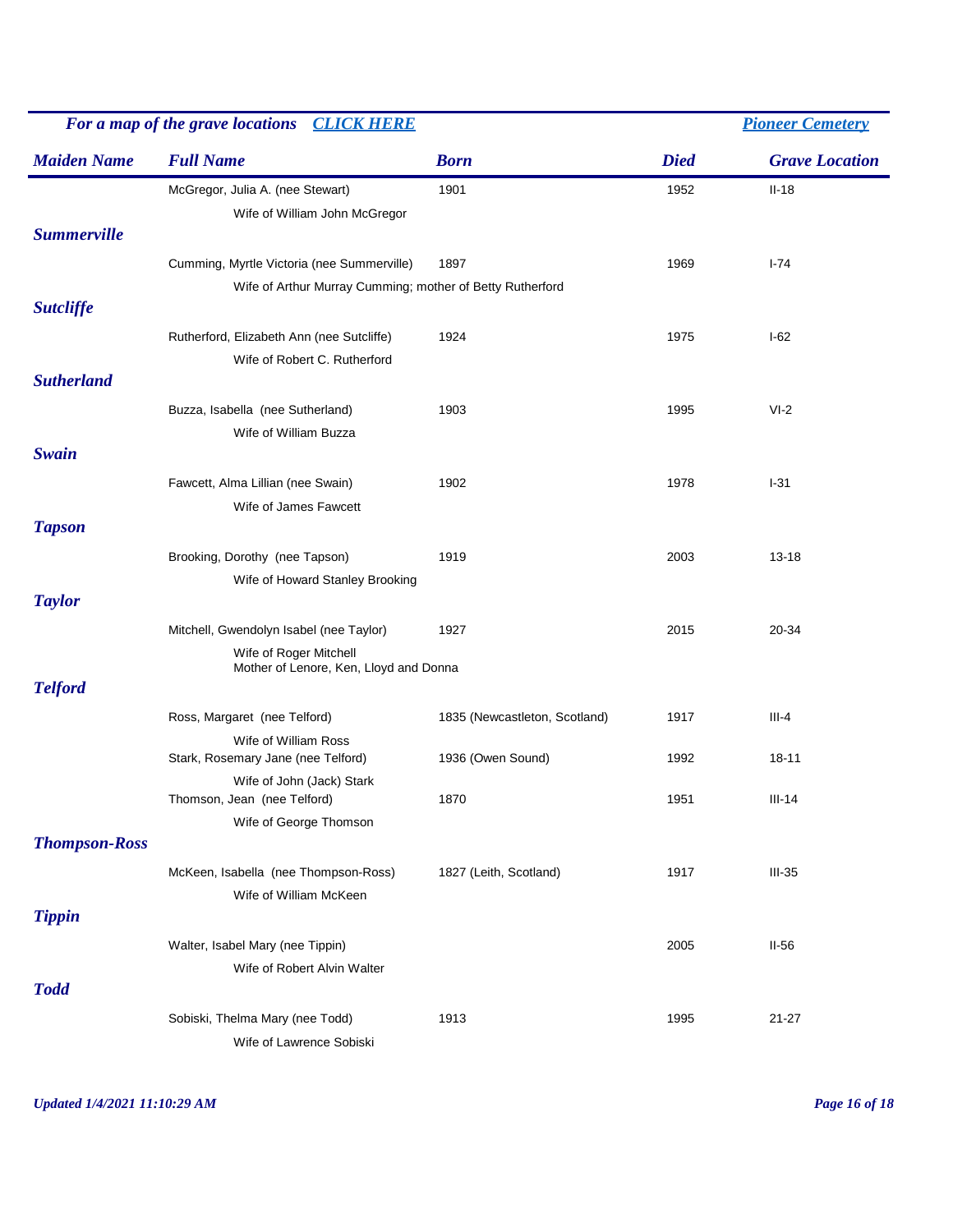| For a map of the grave locations<br><b>CLICK HERE</b> |                                                                                                                    |                                   | <b>Pioneer Cemetery</b> |                       |  |
|-------------------------------------------------------|--------------------------------------------------------------------------------------------------------------------|-----------------------------------|-------------------------|-----------------------|--|
| <b>Maiden Name</b>                                    | <b>Full Name</b>                                                                                                   | <b>Born</b>                       | <b>Died</b>             | <b>Grave Location</b> |  |
| <b>Torrie</b>                                         |                                                                                                                    |                                   |                         |                       |  |
| <b>Turner</b>                                         | Knott, Viola (Vi) Mary (nee Torrie)<br>Wife of Garfield Knott                                                      | 1915                              | 1972                    | <b>III-79</b>         |  |
|                                                       |                                                                                                                    |                                   |                         | <b>III-66</b>         |  |
|                                                       | Bouchard, Donna Marie (nee Turner)<br>Daughter of Frank & Jessie Turner<br>Diggins, Margaret Gertrude (nee Turner) | 1946<br>1917 (Nobel, ON)          | 1994<br>2002            | $III-38$              |  |
|                                                       | Mother of Dawn Rutherford                                                                                          |                                   |                         |                       |  |
| <b>Vanwyck</b>                                        |                                                                                                                    |                                   |                         |                       |  |
|                                                       | Broadfoot, Sadie Irene (nee Vanwyck)                                                                               | 1925                              | 2008                    | $VI-14$               |  |
|                                                       | Daughter of William James and Sadie Rae Vanwyck                                                                    |                                   |                         |                       |  |
| <b>Vaucher</b>                                        |                                                                                                                    |                                   |                         |                       |  |
|                                                       | Sanz, Alice (nee Vaucher)                                                                                          | 1914                              | 1995                    | 20-30                 |  |
| <b>Veit</b>                                           |                                                                                                                    |                                   |                         |                       |  |
|                                                       | Forgrave, Margaret Katherine (nee Veit)<br>Wife of Ross Forgrave                                                   | 1924                              | 1976                    | $IV-6$                |  |
| <b>Veitch</b>                                         |                                                                                                                    |                                   |                         |                       |  |
|                                                       | Hope, Margaret (nee Veitch)                                                                                        | 1870                              | 1916                    | $II-25$               |  |
|                                                       | Wife of Andrew Hope<br>Scott, Margaret (nee Veitch)                                                                | 1855                              | 1937                    | $II-43$               |  |
|                                                       | Wife of George Scott                                                                                               |                                   |                         |                       |  |
| <b>Vermilyea</b>                                      |                                                                                                                    |                                   |                         |                       |  |
|                                                       | Kivell, Rosemary Anne (nee Vermilyea)                                                                              | 1945                              | 1999                    | $18 - 18$             |  |
|                                                       | Wife of Floyd Fitzsimmonds                                                                                         |                                   |                         |                       |  |
| <b>Wagner</b>                                         |                                                                                                                    |                                   |                         |                       |  |
|                                                       | Rutherford, Elaine Kathleen (nee Wagner)                                                                           | 1926                              | 1975                    | $I-67$                |  |
|                                                       | Wife of Bruce Rutherford                                                                                           |                                   |                         |                       |  |
| <b>Warren</b>                                         |                                                                                                                    |                                   |                         |                       |  |
|                                                       | Kemp, Eliza (nee Warren)                                                                                           | 1839                              | 1921                    | $V-27$                |  |
| <b>Warrilow</b>                                       | Wife of Charles Kemp                                                                                               |                                   |                         |                       |  |
|                                                       | Veitch, Fanny (nee Warrilow)                                                                                       | 1867                              | 1946                    | $I-33$                |  |
|                                                       | Wife of Walter Veitch                                                                                              |                                   |                         |                       |  |
| <b>Waters</b>                                         |                                                                                                                    |                                   |                         |                       |  |
|                                                       | Sutherland, Catherine (nee Waters)<br>Wife of Martin Sutherland                                                    | 1845 (Bower, Caithness, Scotland) | 1898                    | $II-42$               |  |

*Updated 1/4/2021 11:10:29 AM Page 17 of 18*